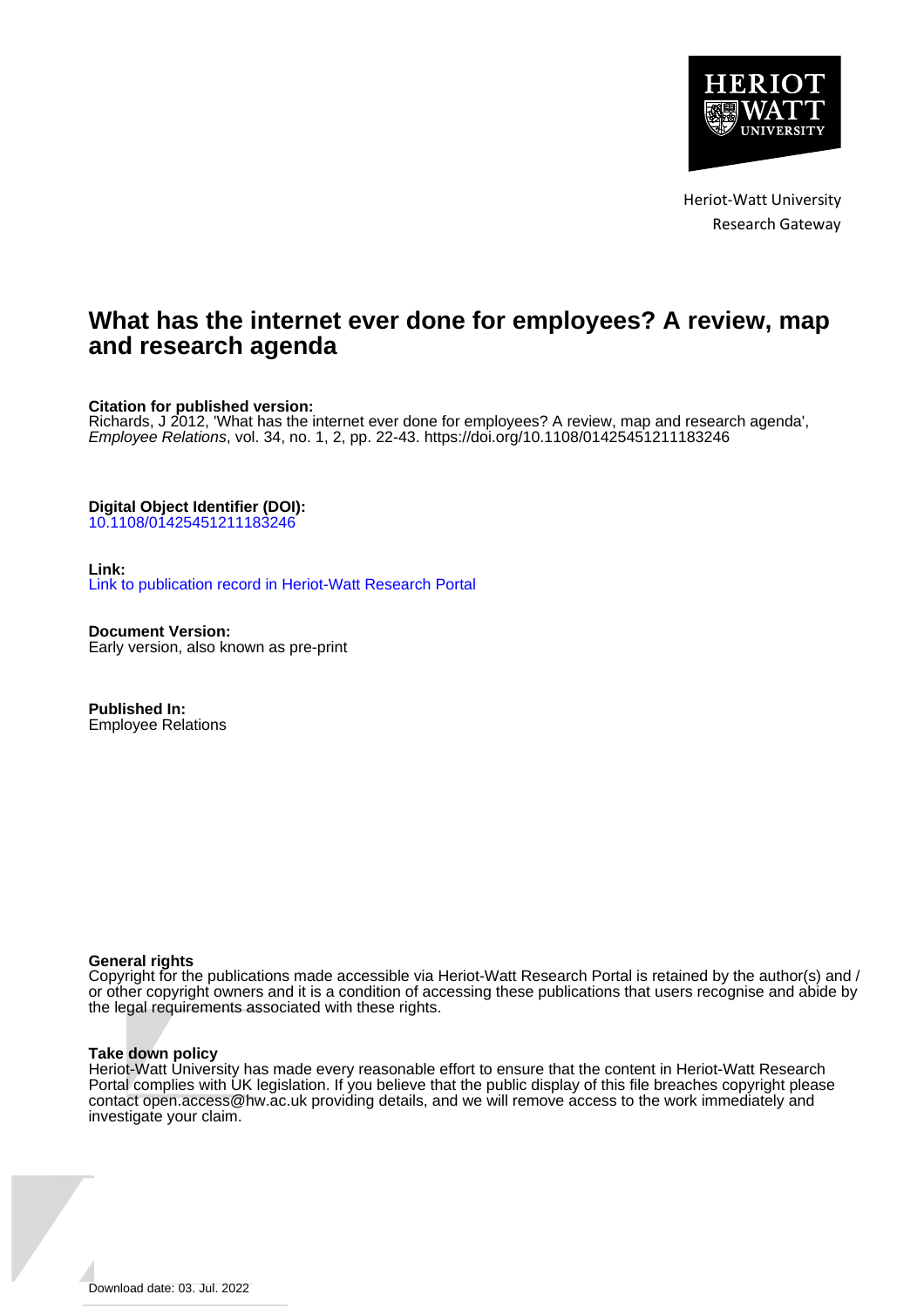



# **Employee Relations Emerald Article: What has the internet ever done for employees? A review, map and research agenda**

James Richards

# **Article information:**

To cite this document: James Richards, (2011),"What has the internet ever done for employees? A review, map and research agenda", Employee Relations, Vol. 34 Iss: 1 pp. 22 - 43

Permanent link to this document: http://dx.doi.org/10.1108/01425451211183246

Downloaded on: 03-04-2012

References: This document contains references to 85 other documents

To copy this document: permissions@emeraldinsight.com

This document has been downloaded 441 times.

Access to this document was granted through an Emerald subscription provided by HERIOT WATT UNIVERSITY

# **For Authors:**

If you would like to write for this, or any other Emerald publication, then please use our Emerald for Authors service. Information about how to choose which publication to write for and submission guidelines are available for all. Additional help for authors is available for Emerald subscribers. Please visit www.emeraldinsight.com/authors for more information.

# **About Emerald www.emeraldinsight.com**

With over forty years' experience, Emerald Group Publishing is a leading independent publisher of global research with impact in business, society, public policy and education. In total, Emerald publishes over 275 journals and more than 130 book series, as well as an extensive range of online products and services. Emerald is both COUNTER 3 and TRANSFER compliant. The organization is a partner of the Committee on Publication Ethics (COPE) and also works with Portico and the LOCKSS initiative for digital archive preservation.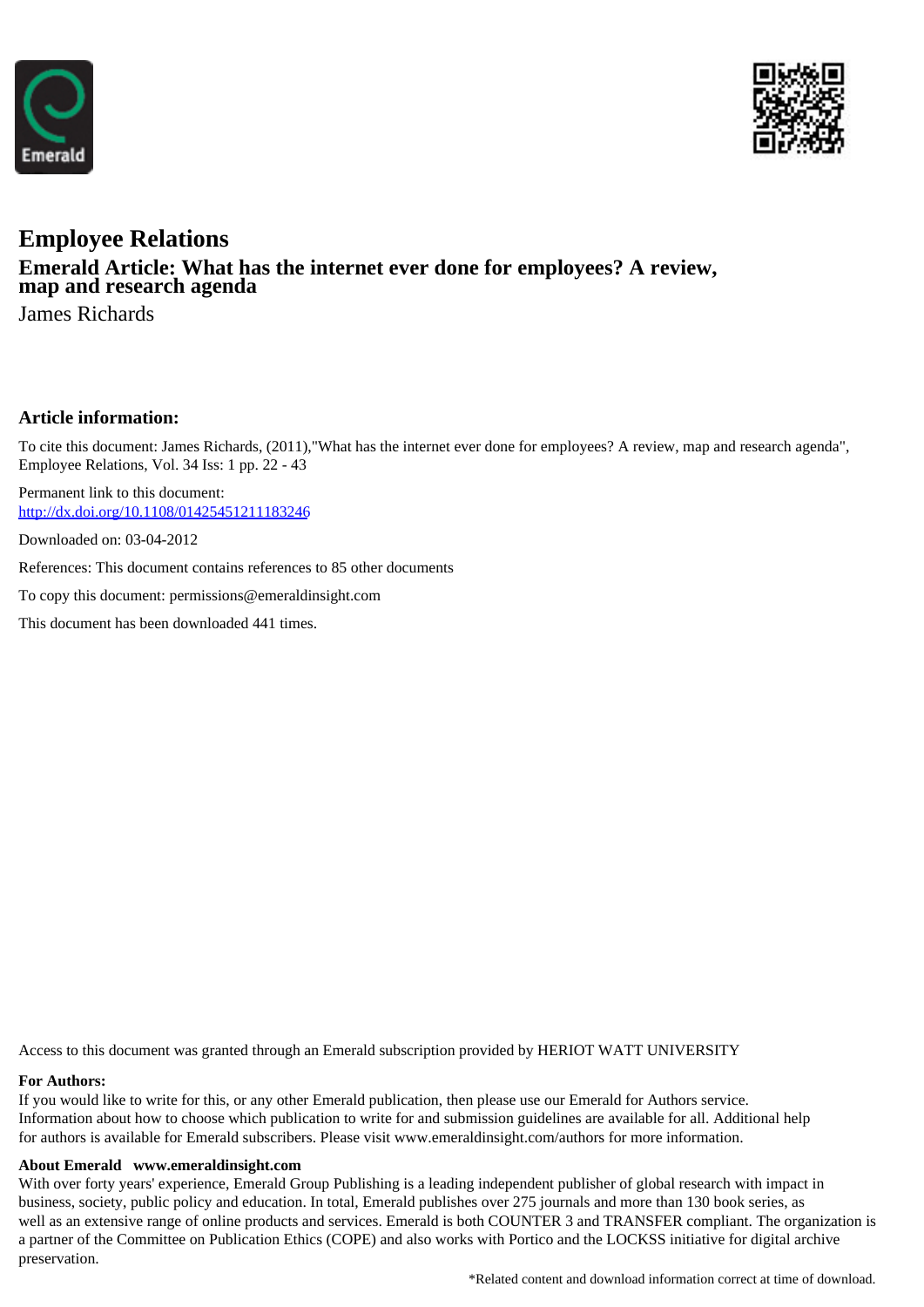

What has the internet ever done for employees? A review, map and research agenda

> James Richards Heriot-Watt University, Edinburgh, UK

#### Abstract

Purpose – The main purpose of this paper is to assess the extent to which employees have benefitted in the internet age and to identify research gaps that surround such activities.

Design/methodology/approach – The approach is a combination of a systematic literature review and an empirical analysis of secondary data drawn from press reports of emergent employee internet activities.

Findings – The internet continues to provide fresh and exciting opportunities for the employee to explore in relation to furthering employment-related interests. However, the internet very much represents a "double-edged sword" in that the many advantages of the internet can be quickly cancelled out by employer attempts to monitor, control, and exploit for themselves such activities, for their own ends. It is also evident that a full assessment of some activities cannot be made without further research.

Research limitations/implications – The paper is reliant on extant literature and resources that are known to have limited scholarly application.

Practical implications – A broad and eclectic discussion of employee internet activities is likely to be of interest to academics and human resource practitioners whose interests are based on a blend of employee relations practices and new internet-based technological developments.

Social implications – The study addresses how a distinct actor in employee relations has faired in an age denoted by shrinking opportunities for collective action, yet also denoted by rapid developments in empowering user-generated and social networking forms of information communication technology.

**Originality/value** – This paper synthesises literature and data from a wide range of largely incongruous academic and non-academic sub-disciplines to provide a fresh and authoritative account of emergent employee behaviour.

Keywords Internet, Employees, Employee exchanges, Communication technologies, Computer applications

Paper type Research paper



Introduction

In the early days of the internet this new form of communication was seen as some sort of "beacon of hope" for individuals fragmented and disempowered by the forces of advanced capitalism (Barglow, 1994). Castells (2002), moreover, claimed that internet communication technologies could augment powers of social organisation and integration. Indeed, over time, it has been clearly demonstrated that the internet has become a focal point for almost every human activity and interest (Haythornthwaite and Wellman, 2002). However, it is fair to say that we just do not know how certain groups, such as employees, have faired in the internet age, especially as the internet age (early 1990s onward) is also defined by a period of significant decline in traditional collectivised employee activities related to trade union memberships, collective



Employee Relations Vol. 34 No. 1, 2012 pp. 22-43  $\degree$  Emerald Group Publishing Limited 0142-5455 DOI 10.1108/01425451211183246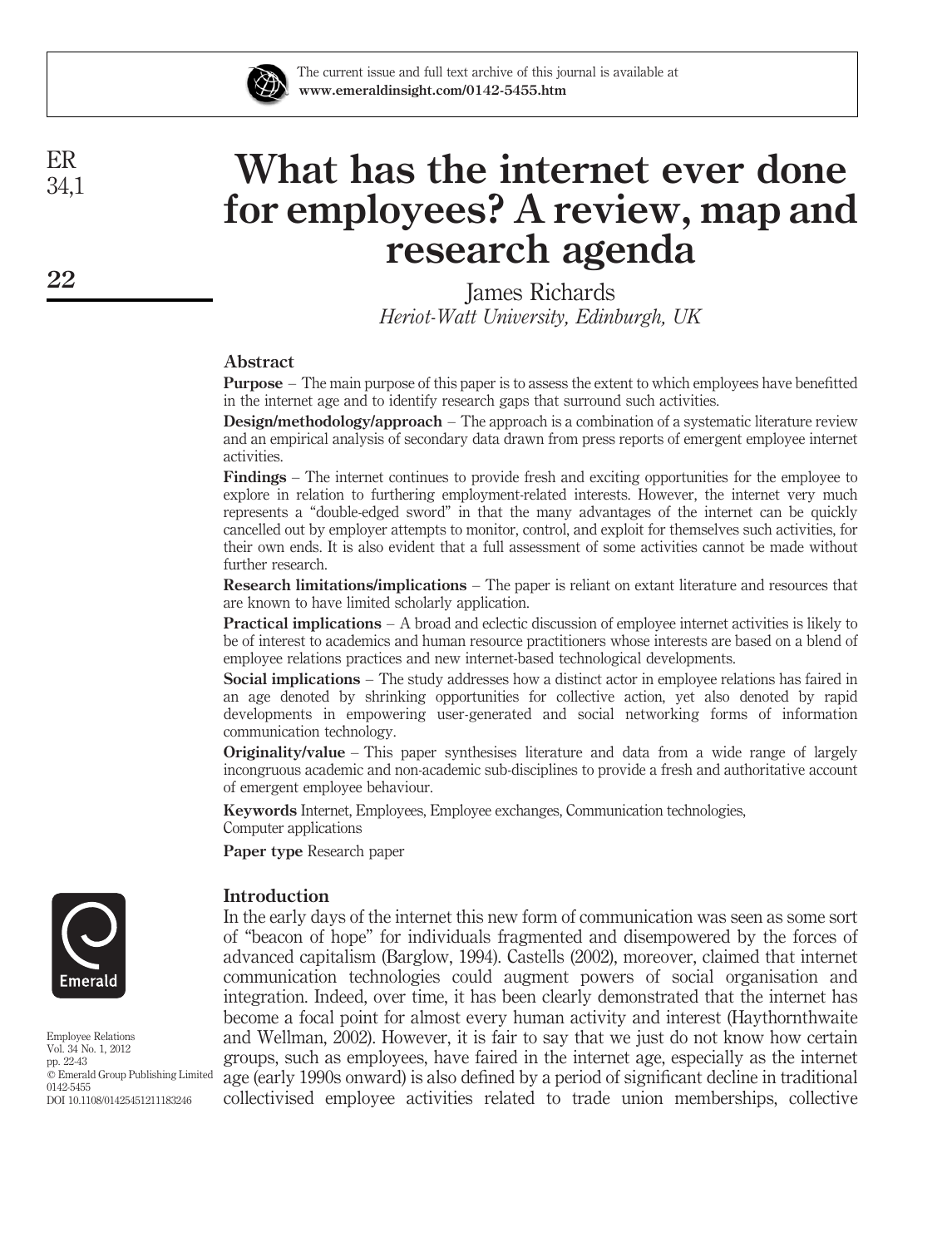bargaining and strike action (Kersley et al., 2006; Barratt, 2009; Hale, 2010). We also do not know how employees have faired as a result of more recent significant changes in internet communication technologies, such as those associated with user-generated blogging and social networking platforms. This is especially concerning as new forms of internet communication technologies clearly have more potential for self-organisation and individual action than static web sites (Web 1.0) that previously required high levels of technical expertise to set up and maintain.

As such, the purpose of this paper is to attempt to investigate how employees have faired throughout the entire internet age, with particular emphasis on the past five to ten years. This is done by investigating the many growing applications employees have for changing and evolving internet communication technologies. What is meant by investigating employee applications of the internet is to consider a range of pertinent questions. First, what can employees apply the internet for? Second, how has the arrival of user-generated forms of internet communication technologies, such as blogs and social networking platforms, changed the nature of what employees can apply the internet for? Third and most importantly, have employees benefitted from such changes or it is the case that it is far from clear what benefits employees can derive from living in an ever-changing and evolving internet age? As such, the scope of this paper is very large, yet is clearly defined and limited by a critical assessment of what the internet age has allowed employees to do.

To do this the paper is organised into four sections. First, there is a brief overview and discussion of the internet age with particular attention given to the shift from Web 1.0 to Web 2.0 forms of internet communication technologies, and how such technologies have crept into the employment and organisation-related scholarly debates. Second, the methodological approach of the paper is outlined and discussed. In this instance methodological approaches involving a systematic reviewing processes and the re-analysis of secondary data are examined. Third, there will be an in-depth discussion of both early and more recent employee applications for the internet. It is important to recognise early employee applications for the internet, as such practices are likely to continue today, yet may be so ingrained in personal habits or institutionalised in organisational policies and practices that they are rarely reflected upon, especially in comparison with more recent developments in internet-based communication technologies. It is also important to recognise how more long-standing employee applications for the internet have expanded somewhat to reflect the increasing social, inclusivity and informal nature of such communication technologies. Fourth, and finally, there will be an overall discussion that is intended to reflect upon the broader significance of such activities. As such, the final section of the paper involves a reflection on the limitations of the current study, a map to reflect the main findings, as well as pointing towards future research opportunities in this emergent and growing sub-discipline of employment and organisational related study.

# The evolution of the internet and arrival of the internet in employment and organisational scholarly debates

It has been said that the primary objective and nature of the early internet (early 1990s to early 2000s) – now widely referred to as Web 1.0 – was to publish information for easy access by anyone using an internet-connected web browser (Murugesan, 2009). However, in the first few years of the twenty-first century, new internet technologies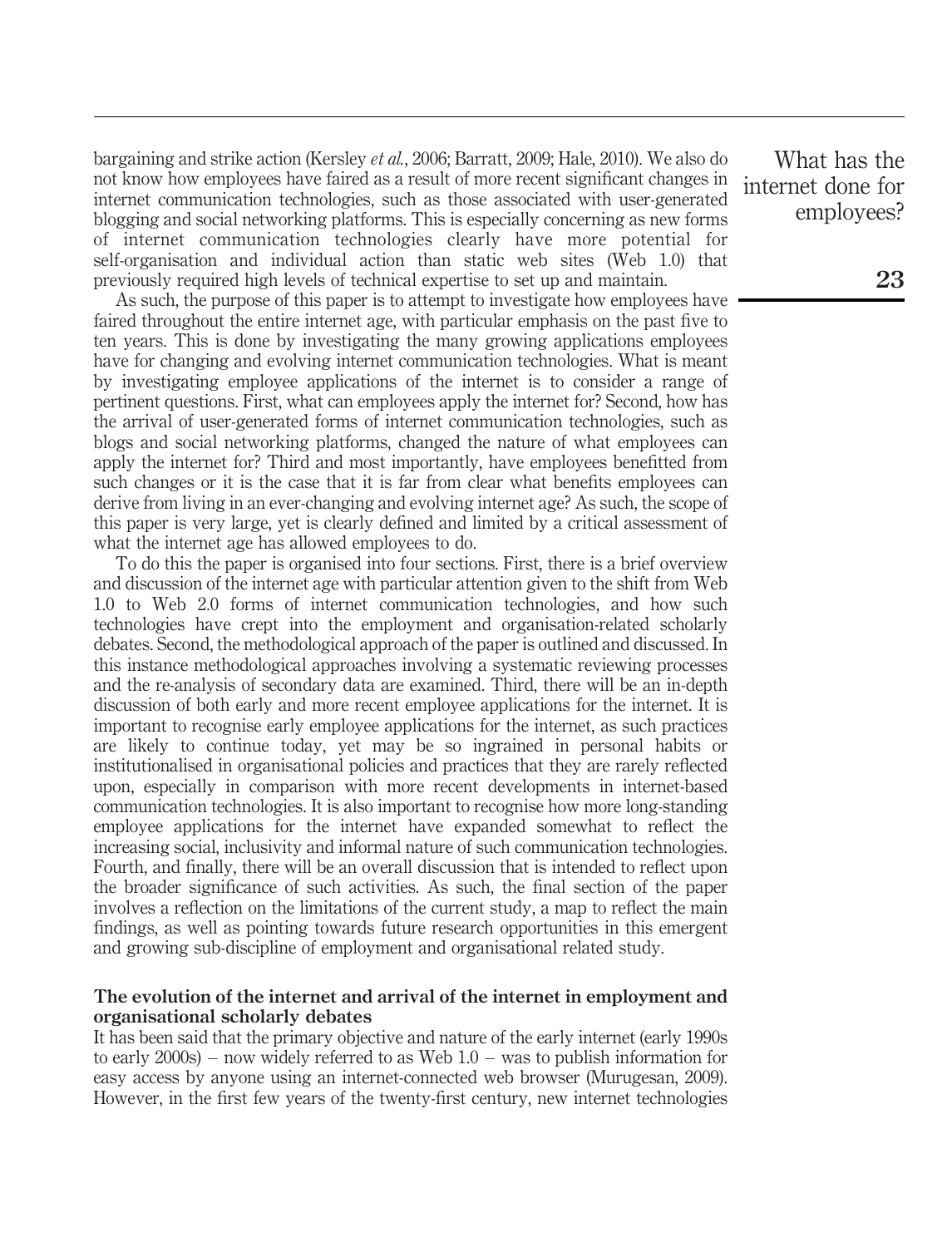emerged that no longer limited web-pages to asymmetrical broadcasts of information and opinion (Herring *et al.*, 2004). What is crucial to note about such developments – denoted by the rise of blogs and micro-blogging, social networking sites, virtual worlds, peer-to-peer file sharing sites and wikis – is that new internet communication technologies massively decrease the technical knowledge to post information to the internet and that ordinary people need no longer be the passive recipients of web-page information (Kolbitsch and Maurer, 2006). In 2004 Tim O'Reilly invented the term "Web 2.0" to define the apparent shift from an expert level information-centric and read-only web to a forum of social interaction based on an amateur-driven read-write web. Despite criticisms of such amateurish beginnings (Keen, 2007) the past five years has seen Web 2.0 communication technologies increasingly deployed for business and societal application (Murugesan, 2009). This is to such an extent that some commentators believe the broader Web 2.0 movement should best be understood as part of a wider human rights movement (Birdsall, 2007).

Generally, the internet has become an increasingly debated aspect in the study of employment and overlapping academic disciplines. For instance, in its early guise of being an elite-led and asymmetrical broadcast of information and opinion, scholars across the broad and eclectic domain of employment and organisational-related studies discussed the internet in relation to new employee possibilities for flexible working practices and job hunting (Applebee et al., 2000; Bentley and Yoong, 2000; Breure and van Meel, 2003), misbehaviour (Wen and Lin, 1998; Block, 2001; Lim, 2002), and, union revitalisation (Pliskin et al., 1997; Diamond and Freeman, 2002; Walker, 2002; Martinez-Lucio, 2003). Further, studies that touch on the emergent social dimension of the internet point towards other applications for employees. Possibilities for employees under the new internet include new spaces for employees to share employment and career-related knowledge and enthusiasm (Matzat, 2004; Kaiser et al., 2007; Efimova, 2009; Martin et al., 2009), push for more polyphonic forms of trade union representation (Carter et al., 2003; Saundry et al., 2007), and, create new opportunities for individualistic and self-organised forms of resistance and expression under contemporary labour processes (Taylor and Bain, 2003; Schoneboom, 2007; Richards, 2008b; Ellis and Richards, 2009).

However, as shall become apparent later in the current research, it appears that employment and organisational-related scholarly research is struggling to keep up with or is aloof in a way to the latest internet developments, such as, increasingly applied and mainstream social networking sites (e.g. Facebook and LinkedIn) micro-blogging facilities (e.g. Twitter) user-generated video-sharing sites (e.g. YouTube) as well as recognising the pace at which employees experiment and adapt such technologies to serve their many employment-related interests. For instance, the following press reports of recent employee application for the internet are yet to attract scholarly attention – details of an emergent knowledge-management tool where employees can access and rate colleague expertise (Chubb, 2008), a teacher "twittering" from the classroom via a internet-connected mobile phone (BBC News, 2009a), the application of Second Life to mount a "virtual strike" (Blackadder, 2007), and, an office junior sacked for branding work as "boring" using Facebook (Swann, 2009).

As such, an important contribution of the current research is to analyse and map out a wide-range of extant academic research and emergent press reports so as to allow us

24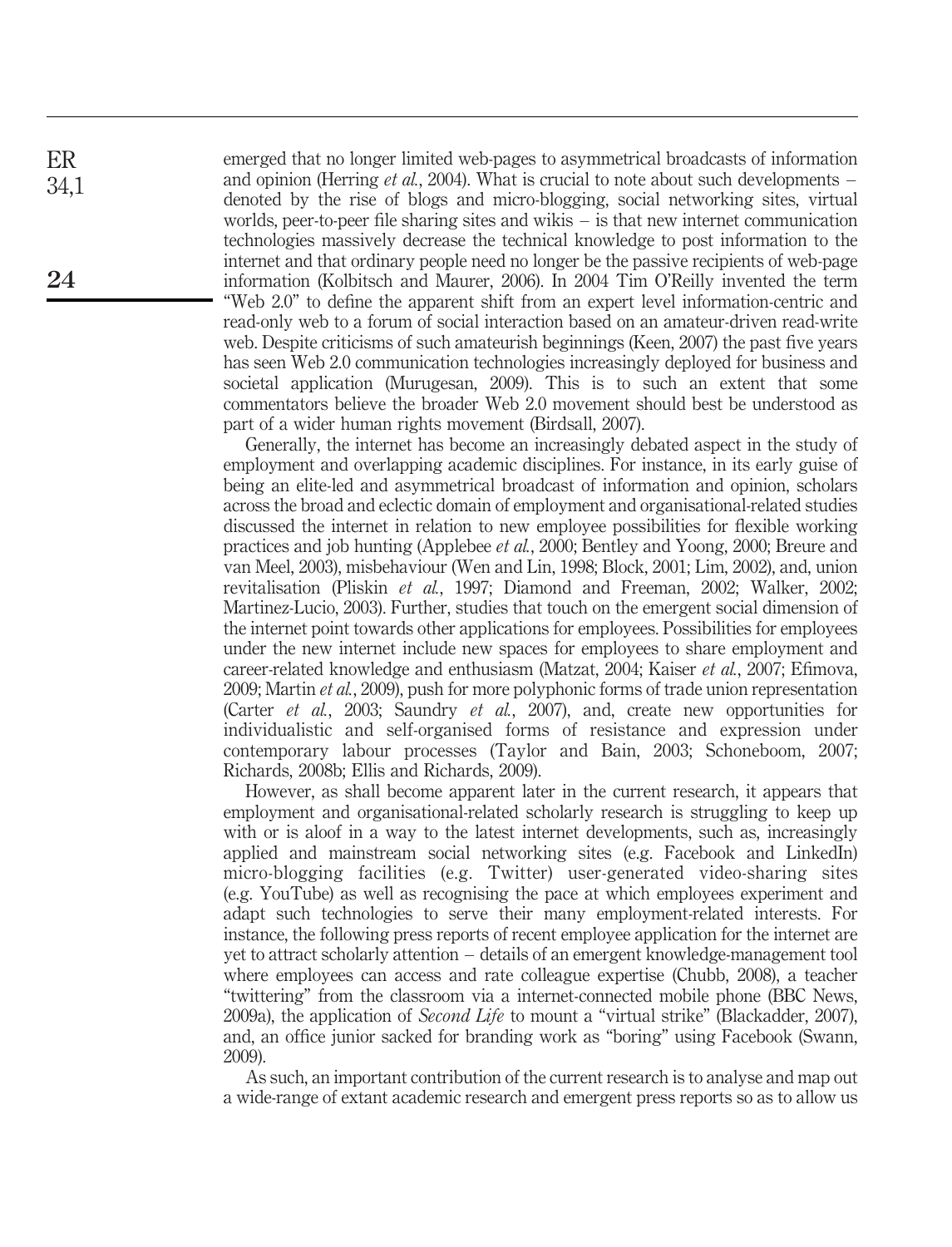to provide a detailed and rigorous assessment of the value of the internet to the employee. A further aim is to discuss and help summarise where scholars should direct future research in relation to this quickly-evolving and increasingly mainstream and everyday medium of communication (Haythornthwaite and Wellman, 2002).

### Methodology

It would be a tall order to make an empirical assessment of how employees have faired in an era that stretches back almost 20 years. Indeed, the methodology that underpins this paper reflects the difficulties of such a demanding, yet not completely impossible task. As such, the primary methodological approach adopted in the current research involves a systematic review of the extant literature on a subject that is steadily becoming a focus of scholarly discussion and debate in a range of academic sub-disciplines related to the broader field of studying work organisations and employment. Sub-disciplines discussed in this paper include organisational behaviour (OB), human resource management (HRM), industrial relations and industrial sociology. In preparation for the current research 63 studies involving significant reference to employee application of the internet were initially identified. This figure was reduced to 47 studies when similarities between studies were eliminated.

A systematic review is deemed to be an appropriate choice to help answer the main research questions as it helps the development of a reliable knowledge base through the accumulation of knowledge from a range of studies (Tranfield *et al.*, 2003). Key principals of a systematic review are said to involve bringing together as many already existing studies as relevant, irrespective of the nature and background of such literature (Thorpe et al., 2005). Crucially, a systematic review involves exploring the relationships between key variables under scrutiny (Pittaway, 2004). However, it should be acknowledged in advance that there are potential problems associated with bringing together incongruous paradigms surrounding the study of work organisations and employment (Richards, 2008a).

As a means to complement the advantages of a systematic review, the methodological approach taken in the current paper is expanded to include a degree of empirical analysis of secondary data. In this case what constitutes secondary data comprises reputable reports of employee applications for the internet. Finding press reports of such activities involved the researcher monitoring and recording press reports (the broader sample of press reports are available on the author's personal blog (http://workblogging.blogspot.com/) over a five year period (April 2005 to May 2010) with only the most distinctive reports used in the current research. However, the current paper only contains reference to 21 press reports of such activities – massively less than the number observed and recorded by the researcher during the past five years. The rationale for considering such an approach is that the lengthy lead times involved in scholarly output is quite incompatible with the pace at which internet communication technologies have developed and how employees have learnt to adapt to such new internet communication technologies. Further, given such realities, it is quite possible that scholarly research may miss out on important trends in how employees apply internet communication technologies and instead concentrate on either what is new or risk researching that may be irrelevant or outdated when the times comes to consider publishing such findings. The main methodological motivation to take such initiative is that using press reports as data makes them ideal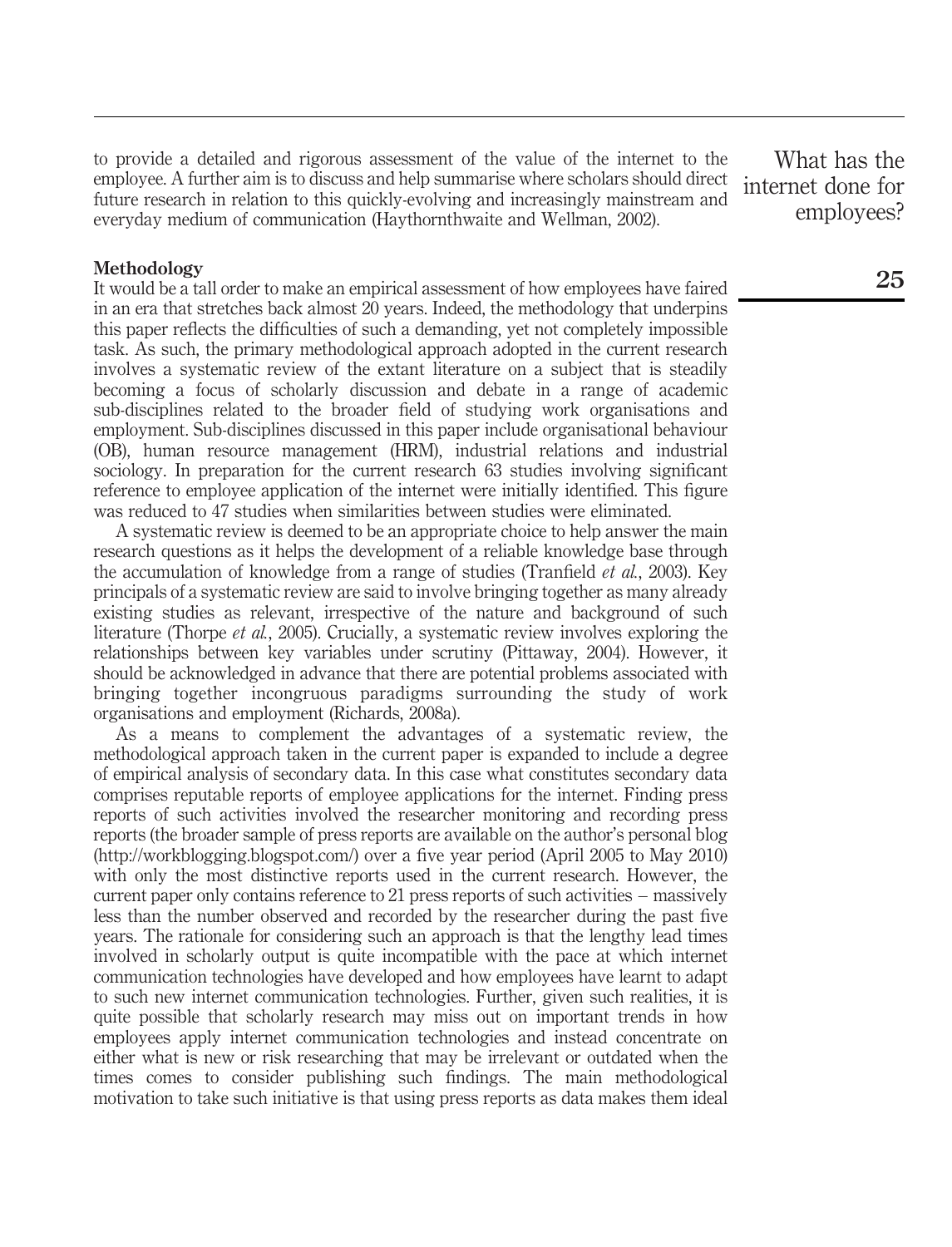for investigating new and additional research questions, providing due care is taken when selecting such forms of data (Heaton, 2004).

In practice, the process of mounting a systematic review of the extant literature and the empirical analysis of secondary data began with a consideration of the following key variables. The first and most important variable by which extant literature and press reports were analysed involved the identification of distinct employee applications for the internet. The second stage of analysis involved attempts to separate out employee applications that relate to the paradigmatic internet-based shift from Web 1.0 to Web 2.0 communication technologies. A further and most crucial stage of analysis centred on an assessment of whether identified internet applications appeared to be of benefit or disadvantage to employees. Generally, it was fairly straightforward to align scholarly research and press reports with the analysis of such variables, yet in some cases this required a degree of interpretation.

### Web 1.0 and employee internet application

Given the existing long-term and wide-ranging nature of scholarly research in relation to the study of employment and work organisations, it is of no surprise to find that research that relates to employee application of the internet is divided on similar grounds. In other words, no one field comes close to exploring the full range of early identified employee applications for the internet. The following sub-sections review a sample of such research based around conventional employment-related domains, such as, HRM, OB and industrial relations. However, as there is little mention of early employee application of the internet in the field of industrial sociology, this dimension of employment-related study is left for subsequent sections of the current research.

#### Flexible working and job hunting

Reviewing literature that relates to the practice of HRM allows a distinct way in which to view early employee application of the internet. It clearly demonstrates, for example, that the internet allows the employee flexibility in terms of where work can be done and the chance to more readily access information about job opportunities. Examples of what employees can expect to achieve from using the internet include a contemporary means to interact and keep in contact with colleagues (Bentley and Yoong, 2000), access, often on a remote basis, vital resources and knowledge systems for job purposes (Applebee et al., 2000; Ruggeri Stevens and McElhill, 2000; Breure and van Meel, 2003), take part in distance learning programmes (Homitz and Berge, 2008), and, find a job and seek out career-related information (Miller and McDaniels, 2001; Fountain, 2005; Jansen et al., 2005; Hagglund, 2006). It would seem, therefore, that employee application of the internet is understood in this domain in two particular ways. First, the internet represents a tool that employers seem keen to encourage their employees to apply in relation to their formal job remit, particularly in the case of accessing business-related information quickly and efficiently in the non-office setting. Second, and closely linked to the previous point, such activities should also be understood in terms of accessing information that allows employees to develop in their roles either within or outside current employment.

However, there are also downsides in relation to early employee applications for the internet. For one there is often, as Jansen *et al.* (2005) suggests, a significant mismatch between the terms applied by employers to advertise jobs and opportunities on the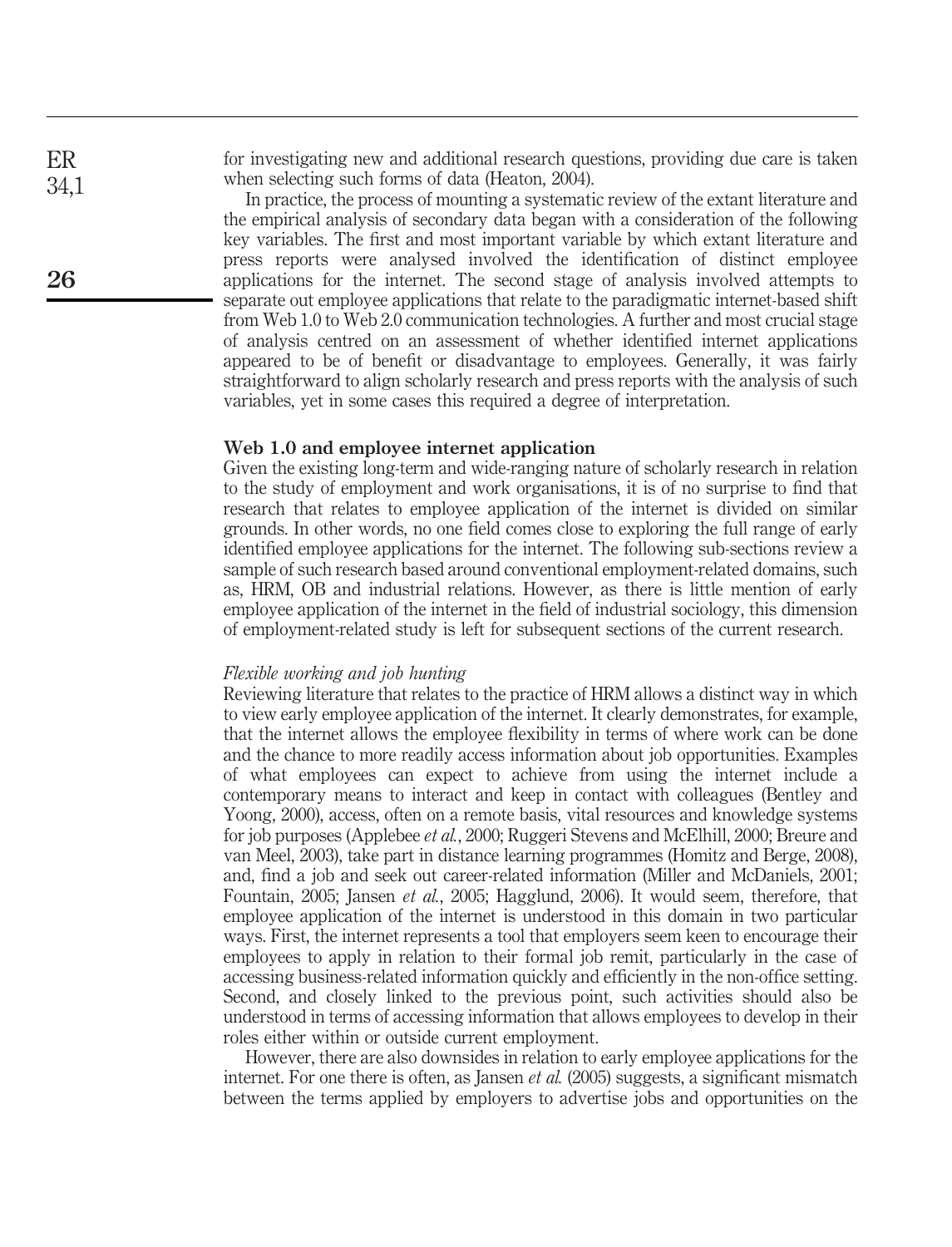internet and the terms applied by employees when searching for such jobs and opportunities via the internet. As such, searching for employment-related information via the early internet was often far from an effortless task and it was not unusual for it to be a laborious, fruitless and frustrating activity. Indeed, Fountain (2005) believes a key problem with early internet-based job search is that there was too much labour market information available via this medium of communication, and even when good information could be found, there were serious difficulties associated with evaluating such information. Further downsides to the early internet include information overload caused by excessive quantities of information (Ruggeri Stevens and McElhill, 2000) and that the idea of nomadic working is typically overly romanticised, with the office being the employees' preference to get work done (Bentley and Yoong, 2000; Breure and van Meel, 2003). What is more, there is a subjective side to employee application of the internet. For example, Applebee et al. (2000) found many employees who rated themselves as only having beginner-level information communication technology (ICT) skills – usually more than enough for most internet applications – fall some way short of exploiting the internet to the full.

#### New opportunities for pursuing personal interests and coping on work time

Not all the management-orientated literature that surrounds employee application of the internet portrays such activities in a positive light. However, even if some employee internet application is viewed by one party to the employment relationship as deviant, we should not dismiss such acts as being unimportant facets of employee internet application. Indeed, it is quite evident to see from the OB domain that employee application, or perhaps employee misapplication of the internet, has also attracted a significant amount of scholarly attention. Examples of such activity conducted instead of, or concurrent to, official employee duties includes downloading MP3 music files and accessing streamed media (Valli, 2004), surfing for non-work related information (Wen and Lin, 1998), moonlighting for extra income (Adler *et al.*, 2008), shopping (Chen *et al.*, 2008), viewing pornography (Young and Case, 2004), gambling (Blanchard and Henle, 2008), conducting domestic chores (Block, 2001), looking up football scores (Lim, 2002), and, trading stock shares (Griffiths, 2003). This list is far from exhaustive and merely serves to represent what is typically the basis for further scholarly contemplation of how to manage what became, even in such a short period of time, common employee applications for the internet on work time. For some scholars this is principally viewed as deviant activity, but for some this is evidence of employees seeking to cope with mundane or unchallenging employment.

In terms of defining employee application of the internet in this sub-domain, it is typical to hear of labels most would interpret as having negative connotations. For instance, employee misapplication of the internet is commonly referred as "cyberloafing" (Blanchard and Henle, 2008; Lim and Teo, 2005; Lim, 2002), "cyberslacking" (Block, 2001; Garrett and Danziger, 2008), "internet abuse" (Griffiths, 2003; Chen et al., 2008; Young and Case, 2004), "non-business use of the WWW" (Valli, 2004), and, "internet deviance" (De Lara, 2006). In more detail, Lim (2002, p. 677) defines cyberloafing as:

[...] any voluntary act of employees' using the companies' internet access during office hours to surf non-job related web sites for personal purposes and to check (including receiving and sending) personal e-mail [...].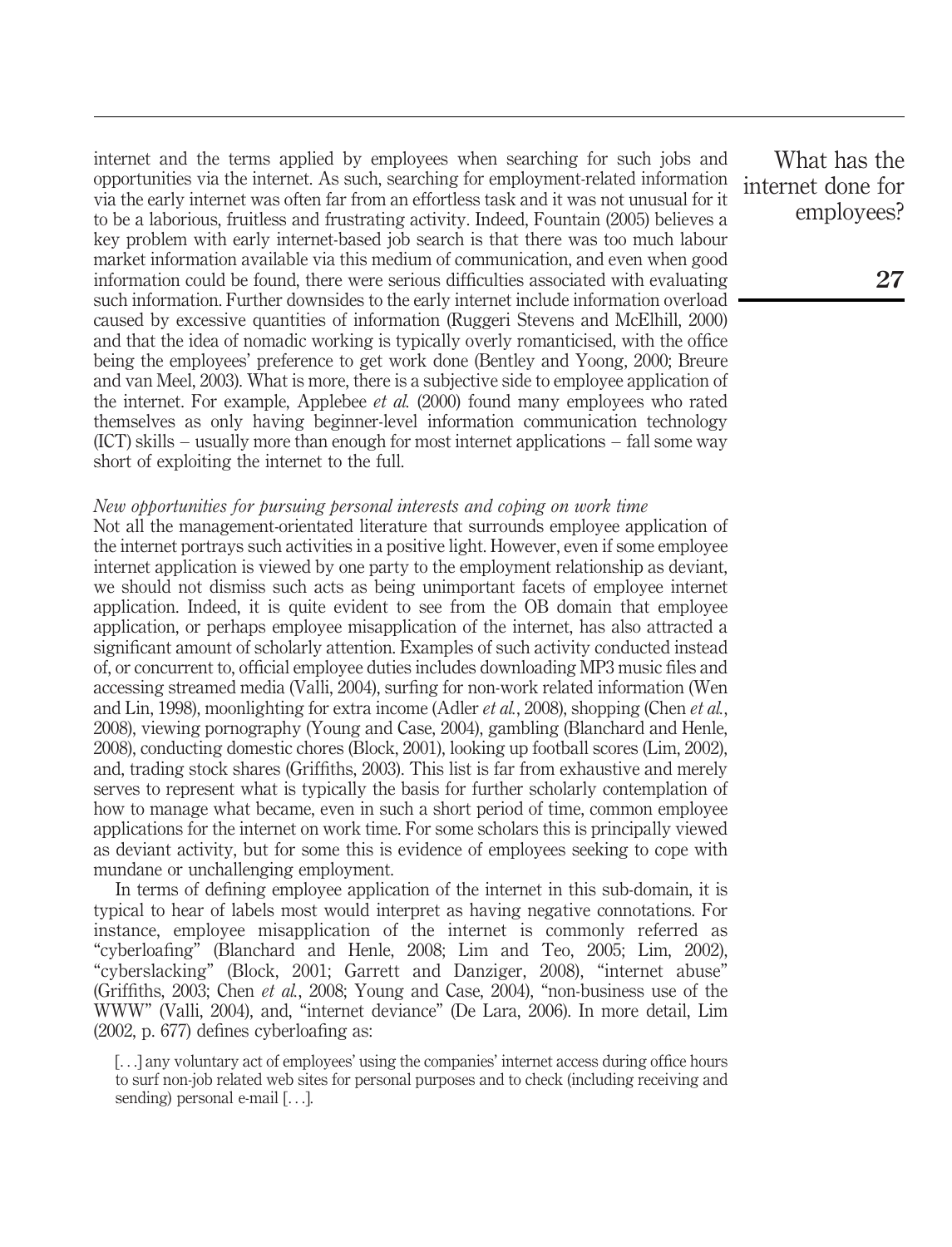Other definitions associate early employee internet application with work-avoidance strategies (Garrett and Danziger, 2008) and engaging in general non-business internet activities on company time and using company resources (Block, 2001). However, some believe that there are two primary forms of employee internet misapplication in the work setting: minor acts such as sending and receiving e-mails, and, more serious acts that breach wider and more entrenched social norms and mores, and include online gambling and surfing adult orientated web sites on work time (Blanchard and Henle, 2008). Indeed, there seems to be a consensus in this domain that misapplication of the internet on work time is caused by a combination of employee personality weaknesses and a failure by managements to control such activities (Chen et al., 2008). Ultimately, in this domain, employee application of the internet tends to be understood and investigated in terms of lost productivity and deviating from policies designed to foster employee compliance and engagement with broader corporate objectives and obligations. Further, it would appear that misbehaviour of this kind is largely fuelled by how internet communication technologies have the potential to allow unprecedented and potentially unlimited access to the world outside the work setting, on work time and mainly at the expense of the employer.

#### Receiving information from the union

Employee application of the internet can also be understood separate to managerialist views of such activities. Indeed, if we consider literature from the field of industrial relations it can be clearly seen how employee application of the internet can also be understood in terms of trade union activity. More specifically, early studies from this field tend to centre on the possible role of the internet in trade union revitalisation. For instance, as one early study that relates the internet to possibilities for collective labour suggests:

Our principle conclusion is that the internet offers unions great opportunities to improve services and attract members because it bridges the gap between an increasingly heterogeneous and individualistic work-force and the collective activity and solidarity that lies at the heart of trade unionism (Diamond and Freeman, 2002, p. 570).

Diamond and Freeman, however, deliver a stark warning to those who believe trade unions need do no more than simply invest in internet communication technologies:

If, because of organisational rigidities, unions fail to exploit opportunities of the web, we expect other organisations – internet recruitment firms, occupational associations, ethnic or gender-based groups – to do so (Diamond and Freeman, 2002, p. 570).

Indeed, further studies in this domain explore the role of the early internet in relation to trade union re-vitalisation. For instance, Martinez-Lucio (2003) sees the internet as being vital to trade unions in terms of making information readily available to members and activists, typically in the form of static web-sites and mailing lists. Ward and Lusoli (2003) in turn, believe the internet and associated technologies should allow trade unions a new and novel way to modernise and democratise. However, Ward found little evidence of trade unions making gains on the back of the early introduction of such communication technologies, with trade unions failing to exploit such technologies to recruit new members, cater for existing members, and run effective public relations campaigns. Further studies that consider possibilities for trade union revitalisation in relation to the early internet present a more positive, yet cautionary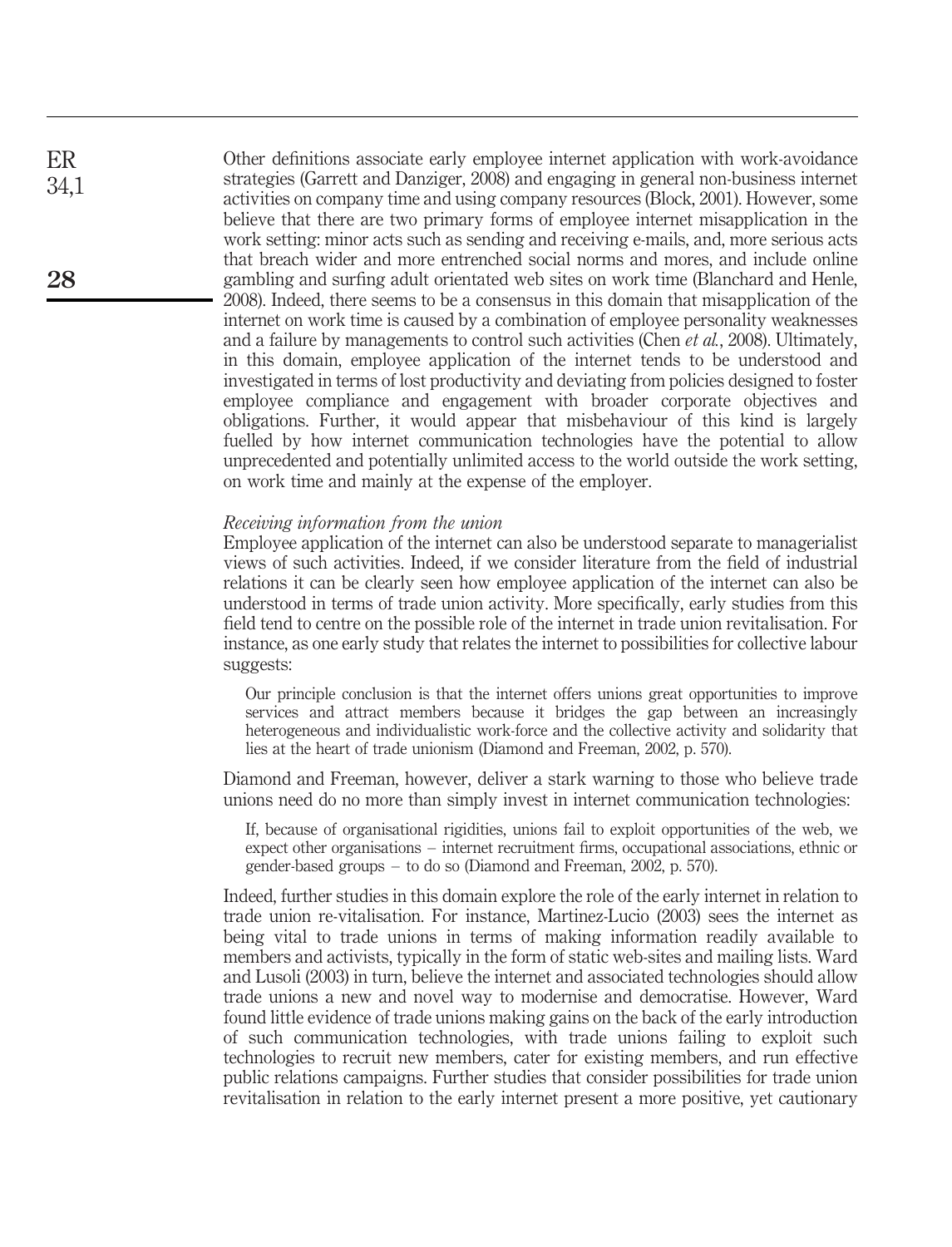view of what role the internet may be able to play in union revitalisation. For example, Pliskin et al. (1997) found e-mail helped a trade union secure a successful outcome to an industrial dispute. Barnett (2003), moreover, found that internet-based communications helped maintain solidarity between striking press workers far more than conventional picketing activities. Further studies suggest the internet can play a central role in the education of trade union activists (Walker, 2002), as well as form an important starting point for emergent models of union organising based on individual service provision (Bjorkman and Huzzard, 2005). However, it is apparent from such discussions that it is far from clear if employees, as trade union members, benefitted in the early internet age.

# Web 2.0 and employee internet application

The shift from Web 1.0 to Web 2.0 should clearly not be seen as a singular event that happened over a few months during the first few years of the twenty-first century. The changes occurred over several years (and continue to do so in the present day) and for most part of this transition there was almost no explicit reference in the relevant academic literature to the terms Web 1.0 or Web 2.0. As such, literature and press reports discussed in this section have been selected on the basis of making explicit or implicit reference to new forms of internet communication technologies. The following section, as such, is sub-divided on the basis of discussing Web 2.0 communication technologies in relation to peer-based forms of knowledge transfer, even greater opportunities for misbehaviour, new forms of trade union organisation, and, new opportunities for subversion under contemporary labour processes.

# Expressing passion for work

In the HRM domain the basis of the research seems to concern employees actively seeking to share personally held knowledge of jobs or organisational systems by way of Web 2.0 communication technologies. The outcome of creating such knowledge via new communication technologies appears to greatly benefit employees and employers who invest in such practices. Indeed, a range of scholarly studies have emerged over the past few years that considers how new internet communication technologies, such as blogs, wikis, social networking sites, lead to positive flows of knowledge within and between work settings. For instance, there is evidence that employees who apply the new internet appear more willing than ever to develop and maintain professional relationships when assigned to work in virtual teams (Brown *et al.*, 2007), to help mentor junior employees through distance or organisational learning programmes (Homitz and Berge, 2008), and, to create peer-based networks of personal knowledge that in some cases extends out of the employer organisation to involve similar types of employees or other interested parties, such as customers (DeFillippi et al., 2003; Matzat, 2004; Bryen, 2006; Kaiser et al., 2007; Bradwell and Reeves, 2008; Efimova, 2009; Martin et al., 2009). Generally, such trends represent evidence of a shift from centralised, elite-based and restricted knowledge sharing to decentralised, peer-led and far less restricted knowledge sharing practices.

Key findings to emerge from this genre of research seem to promote Web 2.0 communication technologies as having engaging or even intoxicating qualities in that there is a wide-range of emergent evidence to support the view that employees appear overwhelmingly taken in by Web 2.0 knowledge sharing practices. For instance, Kaiser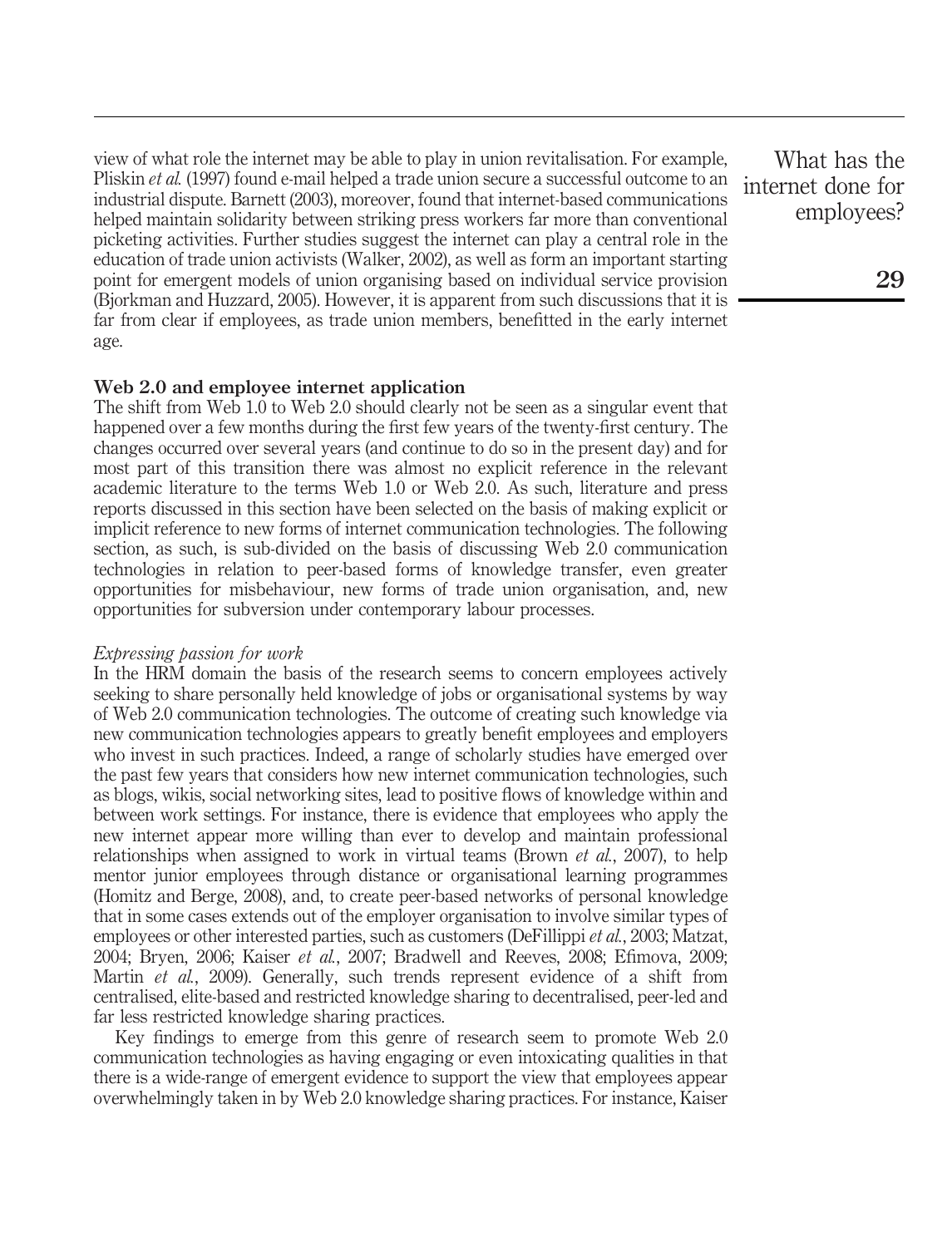et al., (2007, p. 392) believe employee blogs "have distinct technological features that unleash passion for engaging in knowledge work". Efimova (2009), moreover, explains how this may work in the work setting:

In Microsoft weblogs are used to support work in a variety of ways. They provide a space where bloggers share passion for their work and communicate with others across hierarchical geographical or organisational borders. Weblogs are used to engage with customers and to change the image of the company. They help to organise ideas serving as a personal knowledge base, and to document work practices, all in a place where others could benefit and provide a feedback. Using a weblog also results in an increased visibility of specific ideas expertise and opinions of its author (Efimova, 2009, p. 191).

Further findings support the belief that employers who encourage employee application of Web 2.0 communication technologies in the work setting see returns in terms of increased organisational learning, and sharing knowledge and experiences (Martin *et al.*, 2009). More generally, other advantages for employees in such situations includes developing effective networking skills that can play a vital role in reducing social isolation and stress associated with social isolation (Bryen, 2006), creating a level of credibility in a relevant occupational field (DeFillippi *et al.*, 2003), and, allowing convenient links to be maintained between employee and former colleagues (Bradwell and Reeves, 2008). Overall, in this domain the scholarly evaluation of employee application of Web 2.0 communication technologies appears quite advanced and up-to-date. However, press reports suggest a small level of continuation in employee internet-related innovations. Such innovations include knowledge management practices that involve moving away from blogs and the experimental up-take of recent web phenomena such as Facebook, LinkedIn and Twitter (Baker, 2009), technological advance, that allows peers to easily "score" or "tag" an employee as "experts" (Chubb, 2008), and, because such internet activity is usually available to any internet user there is also the chance that the employee may develop a wider reputation or status as a result of such activities (Mannino, 2009).

#### Socially-organised misbehaviour

There appears to be little if any explicit recognition of the shift from Web 1.0 to Web 2.0 in the scholarly fields that surround employee misbehaviour. However, as shall be demonstrated, there has been a steady stream of press reports detailing new internet-based forms of employee misbehaviour. The necessity is to consider how such acts compare with acts of misbehaviour discussed in the previous section. Before we can attempt to consider a comparative exercise a selection of employee internet-based misbehaviour is provided in Table I. This figure should be used as a reference point for the current sub-section.

With Web 1.0 and employee misbehaviour it has been previously stated that a major purpose of such activity surrounds the avoidance of work (Garrett and Danziger, 2008) or indulge in domestic and broader non-work interests on work time via the organisation's IT systems (Block, 2001). While there is no doubt such activities continue to occur in the work setting, and pose serious problems for employers despite panoptical and disciplinary-based attempts to manage such misapplication, the evolution of the internet and the technologies associated with internet access appears to have further increased the possibilities for employee internet-based misbehaviour. In short, the activities outlined in Table I go beyond cyberslacking and cyberloafing and

30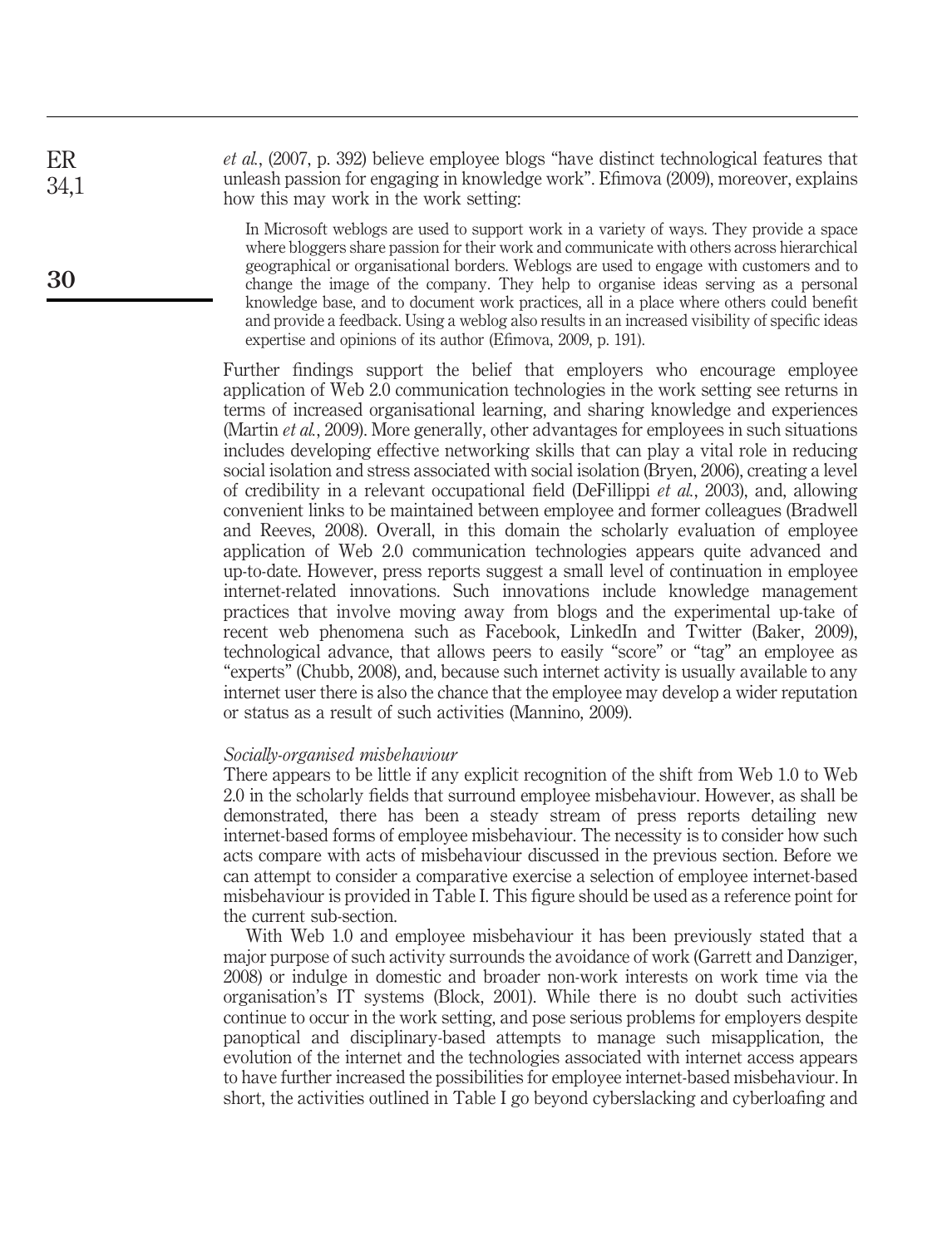| New internet employee misbehaviour<br>Press report details |                                                                                                                                                                                                                               |                        | What has the<br>internet done for                                    |
|------------------------------------------------------------|-------------------------------------------------------------------------------------------------------------------------------------------------------------------------------------------------------------------------------|------------------------|----------------------------------------------------------------------|
|                                                            | 1. An employee infiltrates employer official Twitterfeed to post<br>a message saying: "VodafoneUK is fed up of dirty homo's                                                                                                   | Wray and Arthur (2010) | employees?                                                           |
|                                                            | and is going after beaver"<br>2. A nurse is suspended amid reports that photos of patients<br>having operations were posted on the social networking site<br>Facebook                                                         | BBC News (2010a)       | 31                                                                   |
|                                                            | 3. Staff at a hospital face possible dismissal after posting online<br>pictures of themselves taking part in the "Lying down game"                                                                                            | BBC News (2009b)       |                                                                      |
|                                                            | 4. Staff at shops owned by an electronic retailer have been<br>caught insulting customers on a social networking site                                                                                                         | BBC News (2009c)       |                                                                      |
|                                                            | 5. A prison officer is dismissed for gross misconduct after being<br>caught making friends with inmates on the social<br>networking web site Facebook                                                                         | BBC News (2009d)       |                                                                      |
|                                                            | 6. A secondary school teacher posts messages discussing her<br>pupils on a social networking web site (Twitter) and is now<br>being investigated by her employers                                                             | BBC News (2009a)       |                                                                      |
|                                                            | 7. Thirteen cabin crew staff sacked by international airline over<br>their application of a social networking web site to call<br>passengers "chavs"                                                                          | BBC News (2008a)       |                                                                      |
|                                                            | 8. A senior police officer loses out on the chance to become a<br>Chief Inspector after he was found to have posted very<br>personal information on the internet                                                              | BBC News (2008b)       |                                                                      |
|                                                            | 9. A supermarket retailer launches an investigation after videos<br>showing supposed current and former employees engaging<br>in a variety of pranks in the company's stores were posted on<br>video-sharing web site YouTube | The Guardian (2007)    |                                                                      |
|                                                            | 10. Staff of politicians (US senators and congressmen)<br>burnishing the entry of their employer in Wikipedia (staff of<br>US Senators and Congressmen)                                                                       | Barkham (2006)         | Table I.<br>Ten examples of new<br>internet employee<br>mishehaviour |

at the same time clearly challenge existing views of employee-related internet deviance. Such acts, moreover, present expanded opportunities for employees to play games on work time, mock management practices and customers, and pursue interests that may conflict with professional obligations.

In more detail, it is first of all apparent that some of the misbehaviour noted in Table I involves employees accessing the internet outside the work setting. For instance, it is unlikely that the employees involved in the majority of the cases noted in Table I posted messages, photographs and videos exclusively via employer-owned internet-connected computers. As such, internet misbehaviour appears to be conducted increasingly, at least in part, outside the work setting, and at the same time is noted for being more socially organised. Second, all acts of misbehaviour are externally directed suggesting internet misbehaviour is increasingly an inter-organisational socially organised phenomenon. Third, particularly in the case of the teacher posting messages to her Twitter feed, the act involved a mobile internet-connected device – something that employers are likely to have far less control over when compared with their own ICT systems and hardware. Fourth, a downside for employees using Web 2.0 is there appears to be a very new way that employers can catch employees breaching codes of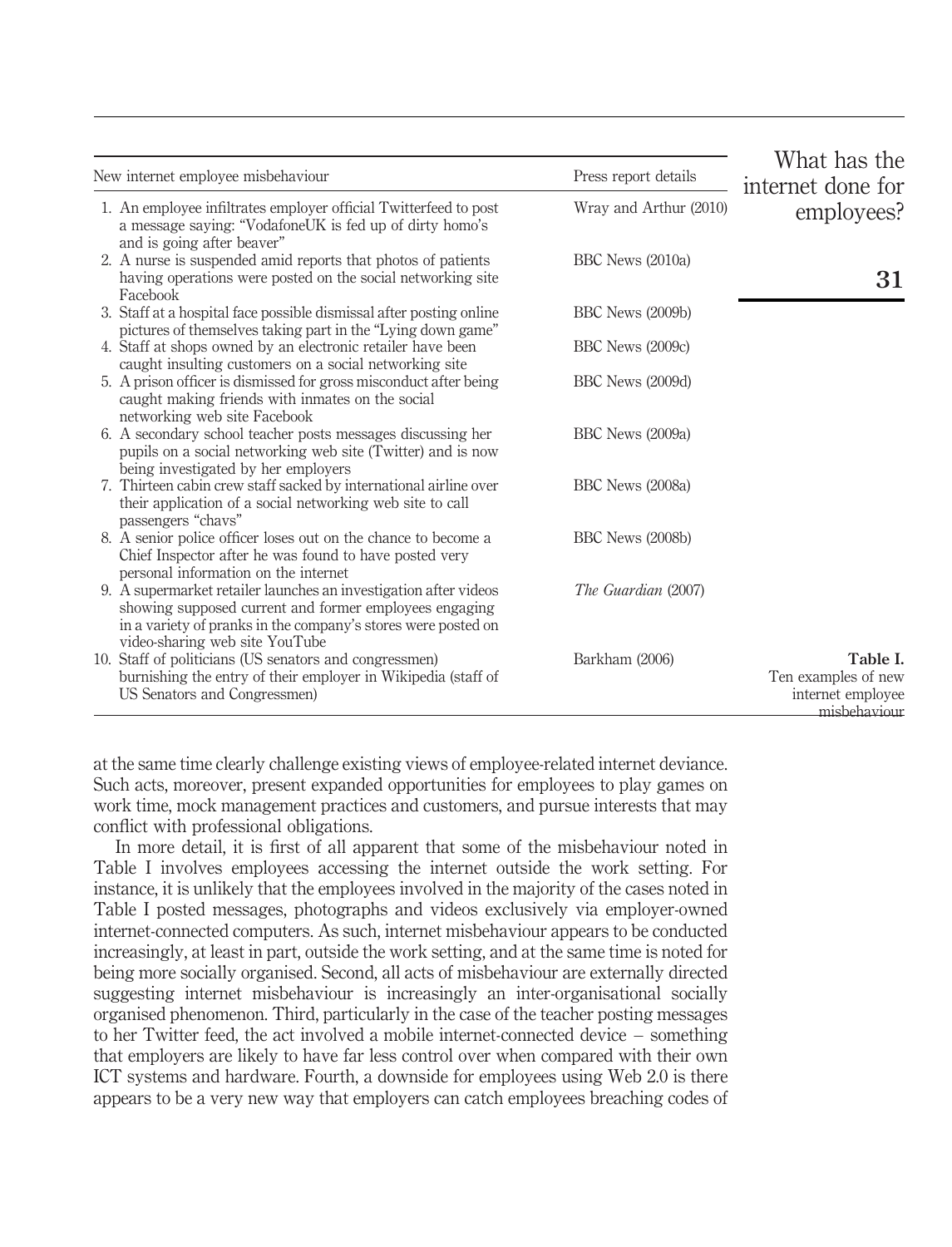conduct. For example, employees posting confidential images and details of inappropriate relationships, and overly frank details of personal lives to the internet. Finally, such activities also have clear potential to provoke new forms of conflict between employee and employer because of how new communication technologies overly blur the distinction between work and non-work activities. Taking all these observations together, it is reasonable at the very least to suggest that scholars need to revisit and reconceptualise employee internet-based misbehaviour.

#### Polyphonic trade unionism and novel forms of industrial protest

In the previous section it was suggested that it was far from clear if employees derived significant benefits when trade unions first took to the internet. Indeed, important survey-based studies (e.g. Kersley et al., 2006; Barratt, 2009; Hale, 2010) that focus on key trends in trade union power and influence, such as, memberships, employer recognition, collective bargaining and strike action, seems to suggest that organised labour fell some way short of exploiting the early internet. However, during the early-mid decade of the twenty-first century a small number of researchers considered whether the new internet could provide trade unions with something the early internet could not. Indeed, such considerations prove to be all the more important as the latest research in the field of industrial relations suggests trade union members are more intense users of ICTs than their non-unionised counterparts (Masters et al., 2010).

An early case study of trade union activity and the new internet actually involved, ironically, a bitter and lengthy "unofficial" dispute between the Dockers of Liverpool and Mersey Docks and Harbour Company. In reality, the Dockers' trade union decided not to make the dispute official as it would make them vulnerable to major fines and sequestration of their funds. However, it was this cruel twist of fate that may have allowed organised labour to re-think how it applies the internet as part of recruiting and mobilising its memberships. What is important to note is how a global internet-based campaign that surrounded this unofficial dispute allowed activists to produce new forms of power and representation. Indeed it was argued by Carter et al. (2003, p. 302) that the internet "equipped the Dockers with new discursive frameworks allowing them to move beyond traditional trade union discourses and practices". As such, in the absence of official and centralised trade union leadership, new internet-facilitated polyphonic forms of self-organisation allowed new and flexible forms of power and representation to emerge. However, a broadly similar study conducted by Saundry et al. (2007) casts some level of doubt on the viability of polyphonic models of trade union organisation. Crucially, while they acknowledge that virtual forums designed to encourage employees to correspond with each other in a manner typical of the "old union hall" are important new developments for individuals and trade unions, they also believe the prospect of something more substantive to emerge from such settings is limited. Saundry *et al.*'s (2007) main criticisms of polyphonic models of organisation are summarised below:

First, one of the main selling points of internet networks is their lack of organisation and hierarchy. Any attempt to adopt a clearer identity will ultimately undermine this. Second, their effectiveness and attraction lie in their ability to focus on a specific issue or narrow range of concerns that are directly relevant to users. The development of a more substantive organisational form would invariably imply a broader remit that has limited relevance to potential members. Third, they are dependent on anonymity which inevitably undermines

32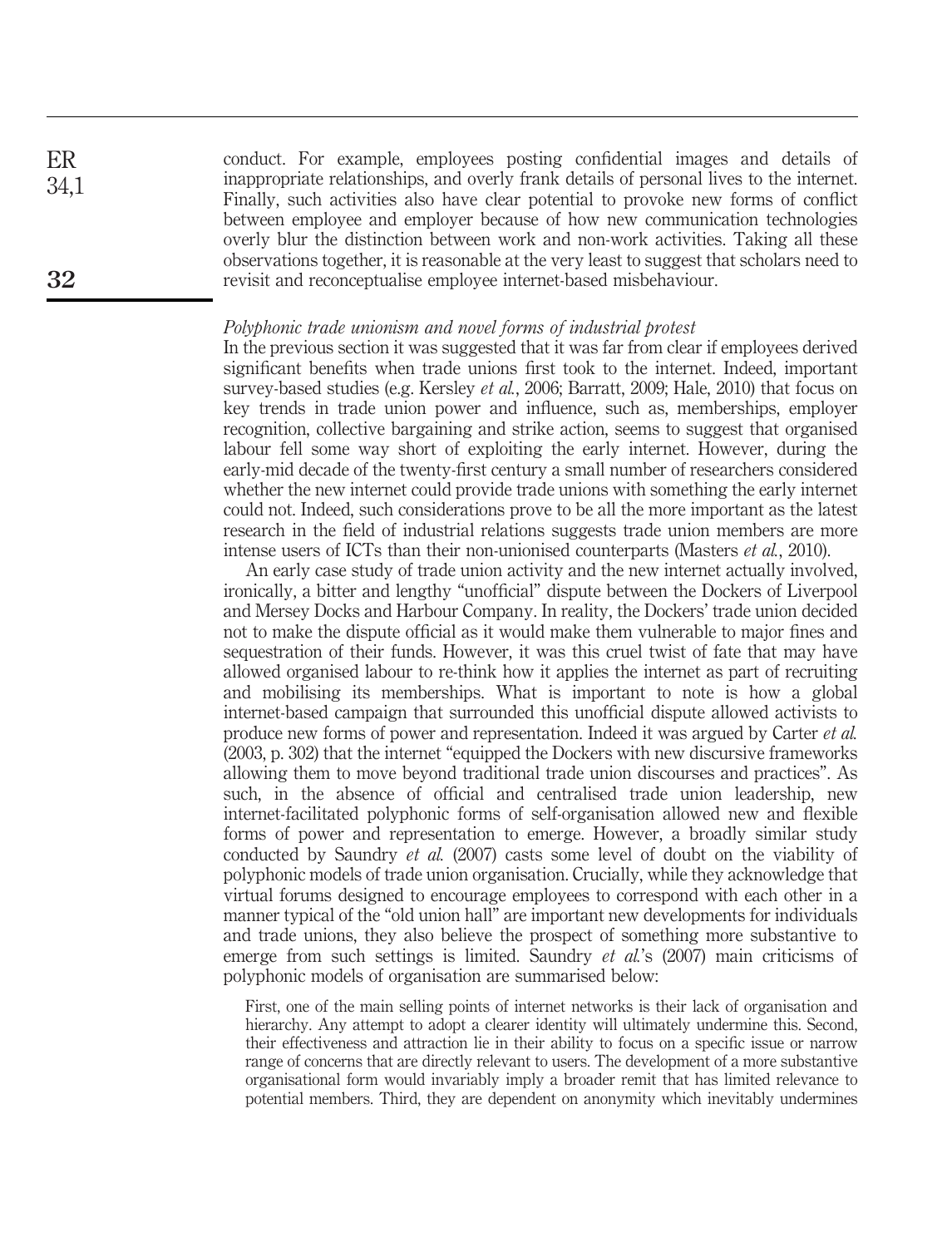any attempt to develop more substantive identity. Perhaps most importantly these "organisations" do not have the necessary expertise, know-how or institutional interface that trade unions possess (Saundry et al., 2007, pp. 188-189).

Interestingly, press reports, most of which are written by experienced labour correspondents, seem to put a more positive spin on the idea of trade unions benefiting from the new internet. For instance, press reports frequently discuss novel forms of industrial protest or organising campaigns. An example of a new and novel form of industrial action includes a "strike" conducted in Second Life (Blackadder, 2007). Here protestors using avatars disrupted a meeting held by their employer in this virtual world. Another example comprises supporters of striking retail employees organising, via social networking sites and hand-held internet capable devices, a "flash mob" (Union Renewal blog, 2008). Details of the flash mob incident are retold via the keepers of Union Renewal blog as such:

[...] almost 100 activists turned the store's shoe department into chaos ... People took their time at the checkout causing long waiting lines only to decide not to purchase their article after all.

A further novel application by trade union activists involves using social networking sites to "drum up support" for a trade union recognition campaign (Hencke, 2007). Generally, at whatever level and depth we have available to examine trade union applications for the traditional or new internet, it remains very difficult to judge the level of extra benefit an employee may gain from being a member of an internet savvy trade union.

#### News spaces for self-organised employee resistance

Surprisingly, there is very little mention of the early internet in the field of industrial sociology and particularly in relation to studies and theories that surround labour process analysis. Indeed, where references to the possibilities of linking subversive employee behaviour and the internet are made they tend to be overly general. Amongst such scholars are Collinson and Ackroyd (2005) who, in referring to Naomi Klein's No Logo work on anti-globalisation, believe the internet to be a valuable tool for spreading information about multinationals around the globe. Richards' (2008a) broad discussion of age-old and emergent forms of employee subversive behaviour, moreover, asserts how the internet should be taken far more seriously by critical researchers as a tool and framework for employee-based defiant activities. In terms of empirical labour process studies of employee subversion and the internet perhaps the only early standout contribution is Taylor and Bain's (2003) work on humour as subversion in call centre employment. In this instance, Taylor and Bain discuss how company e-mail systems allow a very efficient and new way by which employees can circulate generic and self-authored material aimed at mocking "high-powered" management meetings and management attempts to monitor and control the minutiae of a call operator's daily routine.

However, we should probably fully acknowledge the role press reporting has played in inspiring a range of studies characterised by a critical approach to the study of labour in the internet age. For instance, press reports have clearly been first to inform the world about employees who blog about their views and experiences of employment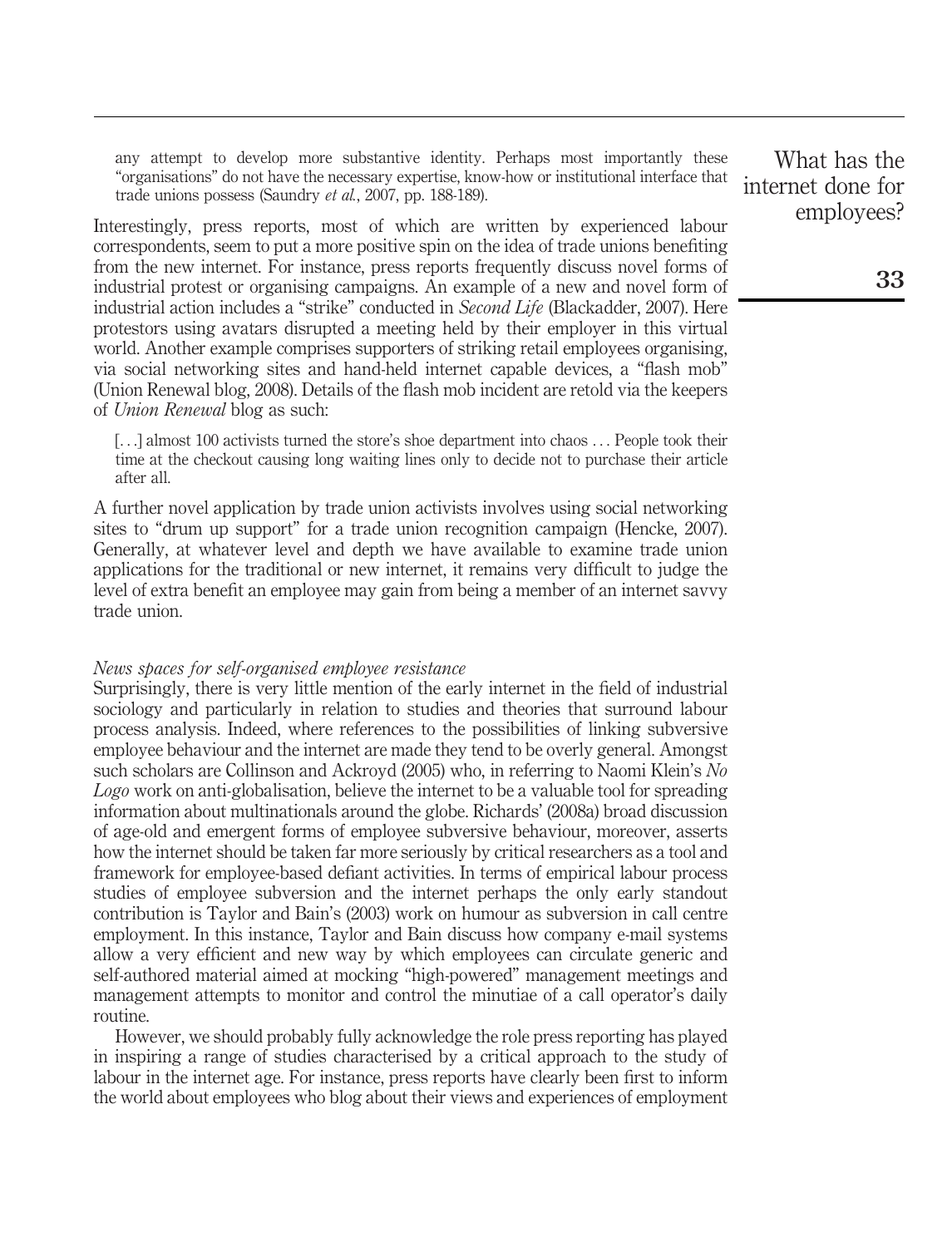and employers. An example of potential employee power and employer angst is highlighted in this early press report concerning soldiers who blog from the frontline:

The war in Vietnam is often referred to as the first war on television and the wars in Afghanistan and now in Iraq will be known as the first wars to be blogged. A new generation of soldier bloggers in the US known as milbloggers are both fighting in the field and writing about their experiences. It is opening up a new window on modern warfare and is creating a new genre of war-time writing. However, some of these pioneering frontline bloggers fear that the golden age of milblogging has already passed as military officials begin to clamp down on the unfettered online writing (Anderson, 2005).

The activities of work bloggers have been at the forefront of ongoing press reports of such activity, yet are typically interpreted for wider public consumption on the basis of being blatant acts of deviant behaviour (see, e.g. Spencer, 2005; Joyce, 2005; Berger, 2005). Further, in more recent years, press reports have been keen to sensationalise an apparent employee shift from publicly-viewable work blogging forums to more exclusive, self-organised social networking forums, such as, the "groups" feature on Facebook. Facebook-styled examples of employee subversion include an office worker sacked for branding work as boring (Swann, 2009), airline cabin crew sacked for criticising the employer's safety standards (BBC News, 2008a), an Israeli soldier "relieved of duties" after posting details of "clean up raid" on a Palestinian settlement (BBC, 2010b), and, airline cabin crew releasing a list of strike-breakers for broader collegial and media consumption (Davies, 2010). Given that the internet is such a vast body of information and social interaction and such information and social interaction is variously easy or difficult to locate or access, it is important to note the extent to which the mass media and employers have become deeply embroiled in such activities that did not exist just five or so years ago.

Where critical scholars have made in-roads into the study of the new internet the emphasis has so far been on employees using blogs and yet to move into the far more difficult methodological terrains of social networking sites. Key concerns raised by such scholars suggest employees should be afforded some level of protection when judged by employers to have made disparaging remarks about the company (Coté, 2007). Further, writers have also attempted to clarify the legal status of such activities by comparing networks of bloggers to "the new union hall" and how these social spaces should attract comprehensive legal protection similar to what union halls received in the days of old (Gely and Bierman, 2006). Recent empirical studies of work blogging practices, however, perhaps represent the most in-depth and rigorous insights into such practices so far. For instance, Schoneboom's (2007) study demonstrates how blogging forums are examples of new places for identity formation and a means to share a common disdain for corporate language. Moreover, Richards (2008b) observed how work blogging led to exciting new potential for self-organised and narrative-based forms of employee resistance. A further study by Ellis and Richards (2009) also suggests that work blogging practices offer the individual employee a voice free of hierarchy or the usual trappings that generally render the ordinary employee silent. All in all, studies that emerge from this domain indicate significant and ongoing potential for informal employee subversion practices by way of employee-led narratives, as well as tricky yet new and novel challenges and ethical dilemmas for critical researchers.

34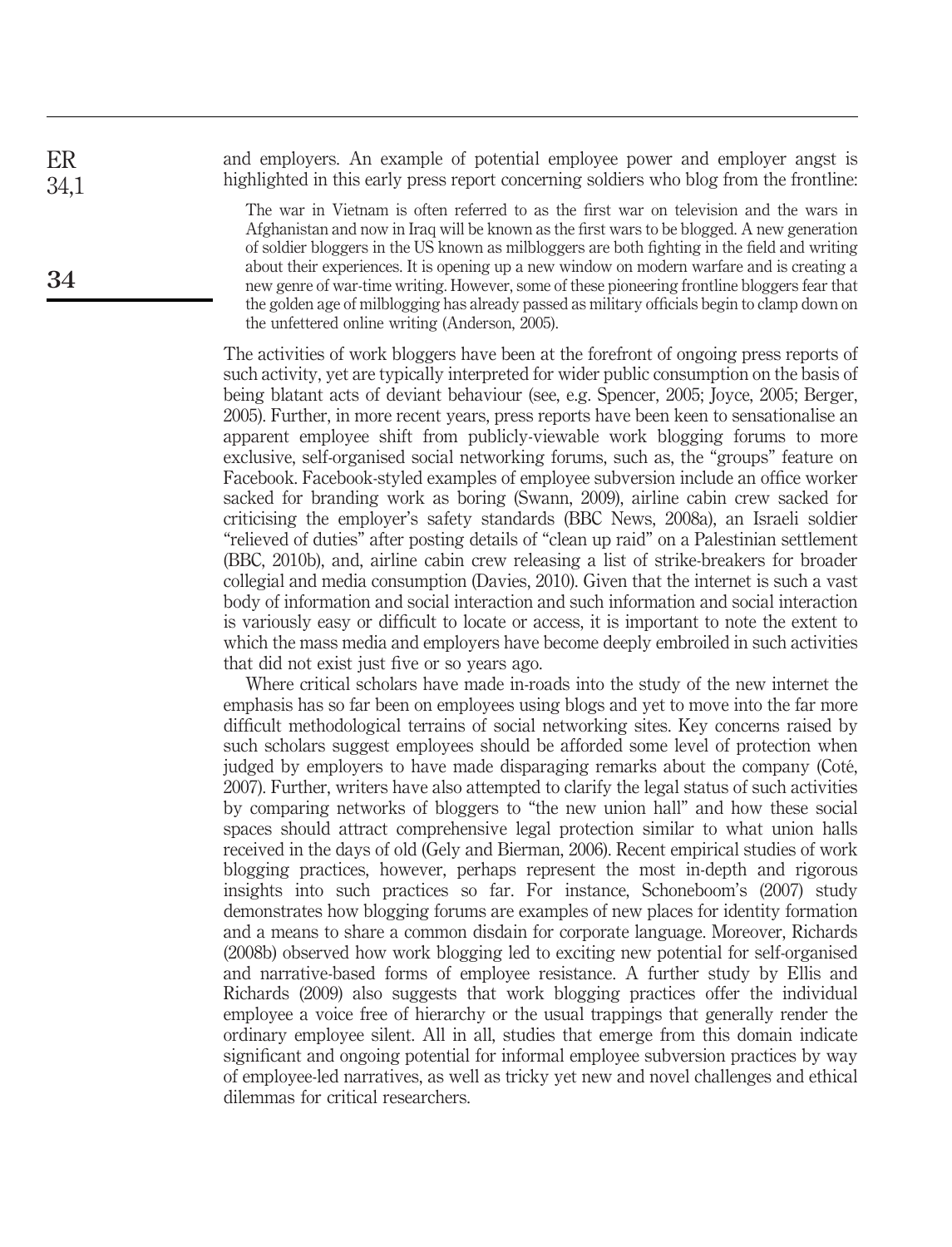# Discussion and conclusions: what has the internet ever done for employees?

The final section is based on the following. First, limitations of the current research will be discussed. Second, there will be a brief summary of the opportunities afforded to the employee founded on the shift from the old to the new internet. Third, conventional and emergent opportunities afforded to the employee in the internet age are mapped out and further scrutinised in terms of the realities associated with such activities. Finally, there will be a summary of the many research opportunities and scholarly challenges that emerge from the current study.

# Study limitations

The current study is clearly noted by a range of strengths and weaknesses. Primarily, strengths should be seen in terms of drawing on a full and eclectic range of scholarly research, as well as attempting to fuse less reliable, yet significant sources of data, to present a longitudinal, up-to-date and critical assessment of employee applications for the internet. A further strength is in how the extant research and emergent press reports were discussed in terms of how the internet has been theorised in recent years (e.g. see Murugesan, 2009). However, it is also the case that the current research is limited in many ways too. For instance, press reports are indicators of what may well be happening in the internet domain, but do not really allow us to assess in any real depth how prevalent and effective new and emergent internet-related activities actually are. Further, there are conceptual issues too, in that the vast majority of scholarly research that relates to employee application of the internet is far from congruous and rarely makes explicit reference to the advances apparent in internet communication technologies. Finally, it has just not been possible to pay attention and acknowledge the finer details of all the resources used in this review, and it is quite possible that some of the finer details may have been lost due to the broad objectives of the current research. In short, while every effort has been made to conduct a robust and rigorous systematic review of the extant literature and apply empirical analysis to secondary resources, such efforts must be understood in terms of the realities of analysing the work of many and work of various standing, in such a short piece of work.

# Expanding opportunities for employees in the internet age

Over the course of the main body of this paper there has been a discussion of how employee application of the internet has evolved since the internet started to become a common feature of working and broader everyday life from the mid-1990s onwards (Haythornthwaite and Wellman, 2002). The discussion suggests there has, indeed, been a level of evolution in how employees engage with internet technologies broadly in line with how internet technologies have evolved. There is strong evidence, as such, to suggest that employees have moved some way beyond being passive recipients of web-based information (Kolbitsch and Maurer, 2006). There is also some level of evidence that part of this broader trend corresponds well with Birdsall's view (Birdsall, 2007) of Web 2.0 being part of a larger human rights movement. To allow such ideas to be visually and more easily digested, the details of this apparent shift is summarised in Figure 1.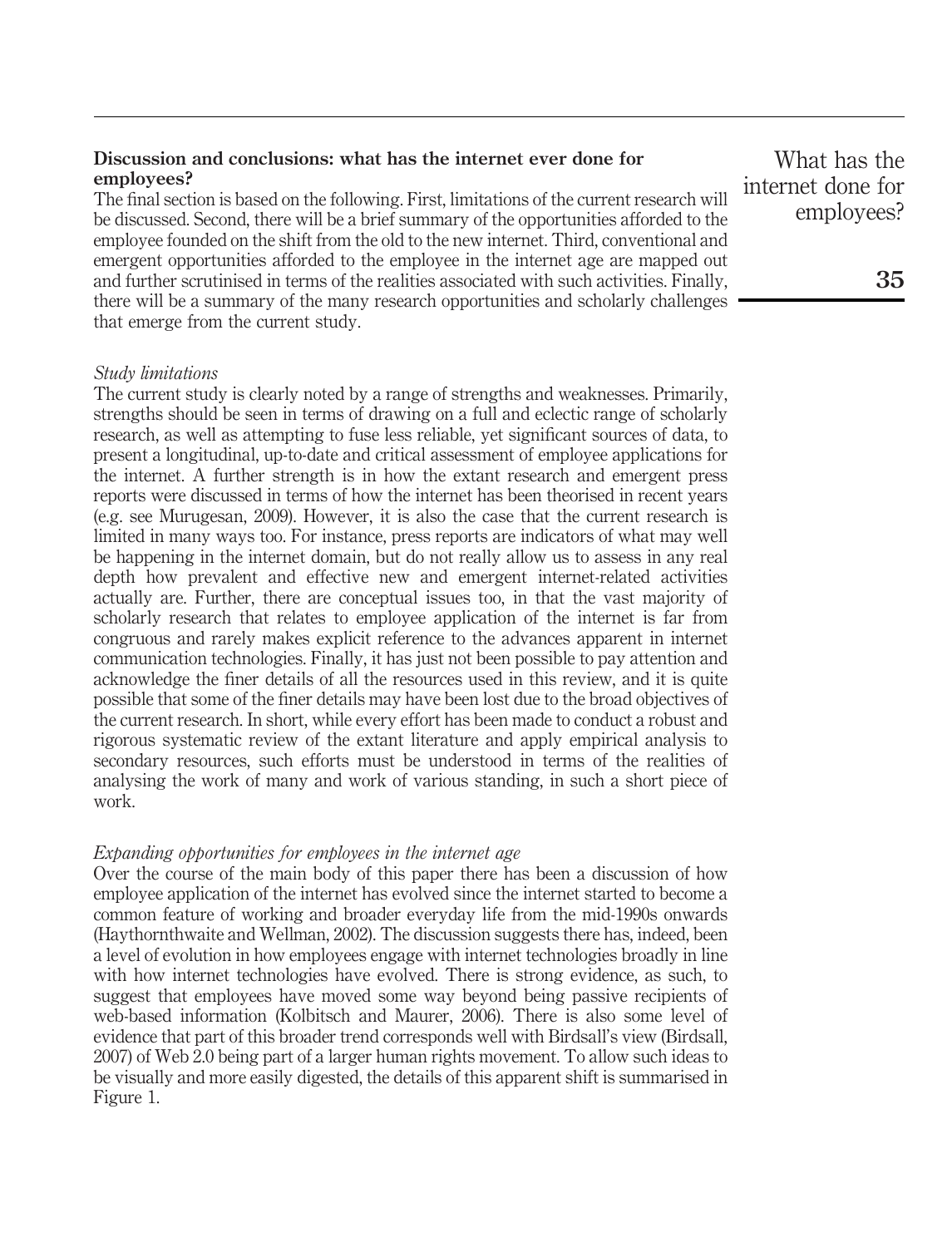

Figure 1, for example, is a diagrammatical summary of the evident (and ongoing) expansion of employee application of the internet, moving from the very early days of the internet up until the current era that is characterised more than ever by the Web 2.0 format. However, it should be restated that employee application of the internet under the Web 1.0 format are very much with us today and that Web 2.0 represents, more than anything else, expanded employee opportunities in the present internet age. Indeed, in Figure 2 it can be seen how early employee internet applications, based mainly on asymmetrical broadcasts of information and opinion (Herring et al., 2004), have recently been superseded, via the social and read-write web, with opportunities to self-organise knowledge networks, co-ordinate more sophisticated and complex forms of misbehaviour across work time and space, influence trade union strategies, and, mount informal and self-organised challenges to managerial authority. What is more, while we cannot predict future developments in internet communication technologies, it is probably safe to say, by way of emergent and ongoing press accounts of such activities, that employee application of the internet is likely to expand further in the future, even if we cannot say what that may look like at the present moment. However, it should also be acknowledged that Table Two does not cater for the realities associated with employee application of the internet.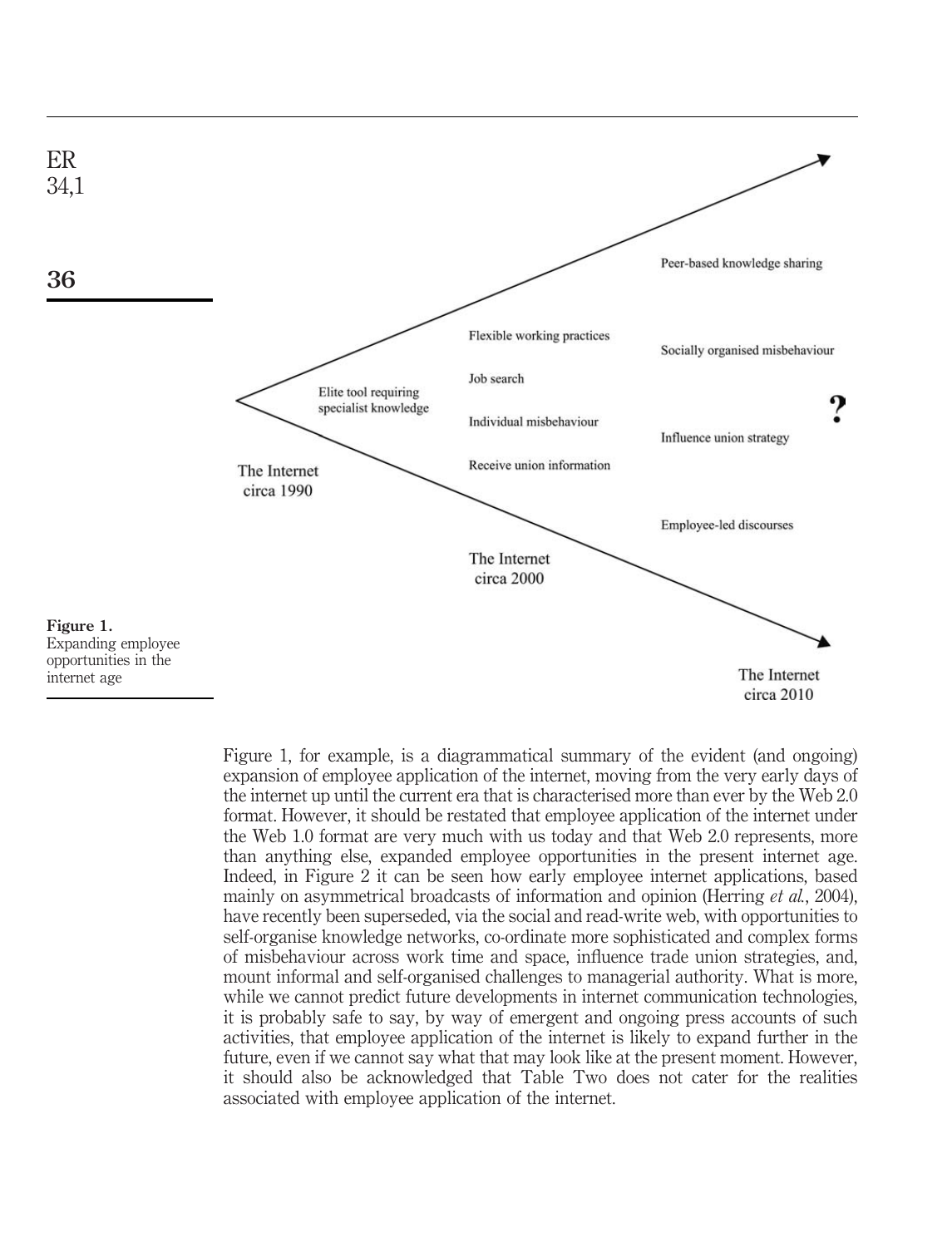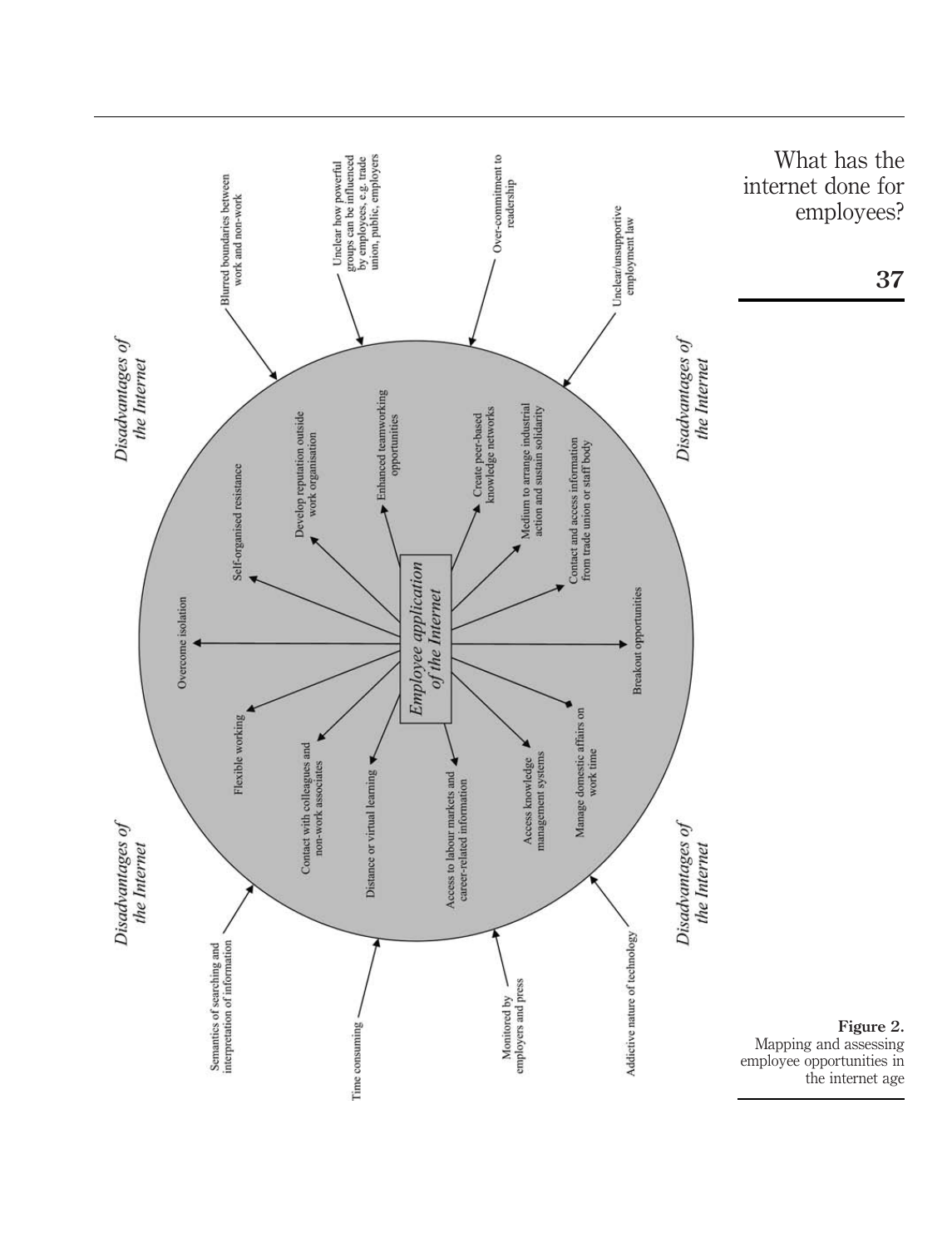Mapping and assessing early and new employee applications for the internet

In one sense the systematic review and empirical analysis of an eclectic range of scholarly literature and press reports of employee applications for both the old and new internet allows us to create a detailed map of such expanding activities. However, we must also provide a balanced picture in terms of presenting the realities that typically surrounds such activities. As can been in Figure 2 (a summary of the main points to come from earlier discussions), first and foremost, this is a map of employee application of the internet that represents both Web 1.0 and Web 2.0 versions of the internet. In other words, Figure 2 shows early and established, as well as emergent employee applications for the internet, even if we do not know, as of yet, how universal or effective some of the newer activities actually are. In more detail, Figure 2 identifies 14 employee applications for the internet, and is reflective of applications shaped by and expected of employers, applications related to various forms of misbehaviour, applications associated with employee representation and labour as a wider political actor, and, applications as a means to challenge managerial authority.

It can be seen in Figure 2 how all employee applications for the internet, in varying degrees, are noted by a range of disadvantages. Disadvantages, as such, are quite varied in nature and include an inadequate or overly restrictive legal system that surrounds such activities, the advanced but far from perfect technologies associated with the internet, how powerful interest groups such as employers and the press media take employees to task over such activities, and, how many employees struggle to self-regulate their own time and efforts in relation to such activities. As such, the new internet represents very much a double-edged sword to employees, although it would be quite reasonable to suggest the expanded opportunities presented to employees by Web 2.0 communication technologies almost certainly represent real gains in terms of employee power, autonomy and self-organising capabilities. Furthermore, the earlier analysis not only allowed practical disadvantages for employees to emerge, it also revealed a wide range of unknowns and conceptual dilemmas to emerge too.

# Future research opportunities and scholarly challenges

Based on the findings from the current research the paper concludes with a range of research suggestions and conceptual dilemmas for scholars who, inspired by this paper or otherwise, may wish to take up or attempt to solve. For such scholars, shown next, are details of scholarly challenges that have emerged from this analytical and mapping exercise:

- . Employment lawyers need to work on clarifying how employees stand in terms of using new internet communication technologies to create knowledge and what is and what is not acceptable information to put on-line.
- . Employee misbehaviour requires further conceptualisation in relation to the newest forms of internet communication technologies.
- . Far more research needs to be conducted to clarify the role that the internet can play in trade union re-vitalisation.
- . Critical researchers need to conduct more virtual ethnographic or qualitative case studies based on employee applications of new internet communication technologies, especially in relation to social networking platforms and hand-held devices with fast and efficient internet capabilities.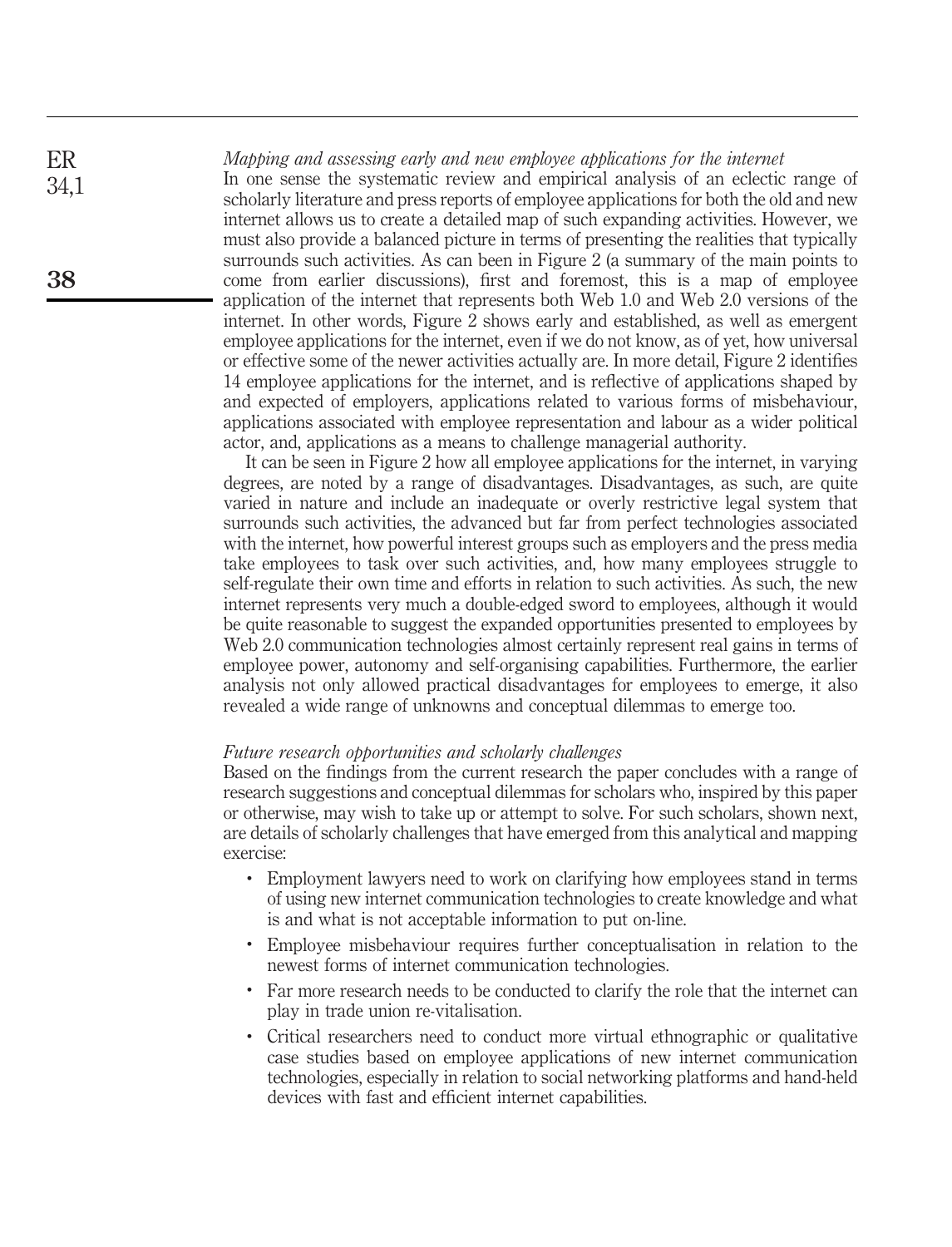- . The literature on employee coping mechanisms needs up-dating to reflect the emergent coping qualities associated with internet-based technologies.
- . Organisational psychologists need to consider, in more detail, what it is about new internet communication technologies that make them so enthralling to knowledge workers.
- . Attempts should be made to assess the benefits to employees of building a reputation based around an on-line profile created on or off work time.

The list is not meant to be exhaustive and is primarily formed and presented to indicate how little we actually know about what the internet can do for the employee in an ever changing industrial relations climate.

#### References

- Adler, G., Schminke, M., Noel, T. and Kuenzi, M. (2008), "Employee reactions to internet monitoring: the moderating role of ethical orientation", *Journal of Business Ethics*, Vol. 80 No. 80, pp. 481-98.
- Anderson, K. (2005), "Blogs offer taste of war in Iraq", available at: http://news.bbc.co.uk/1/hi/ technology/4555590.stm (accessed 23 September 2010).
- Applebee, A., Clayton, P., Pascoe, C. and Bruce, H. (2000), "Australian academic use of the internet: implications for university administrators", *Internet Research*, Vol. 10 No. 2, pp. 141-9.
- Baker, K. (2009), "Employers should encourage use of Facebook and Twitter", available at: www. personneltoday.com/articles/2009/03/09/49746/employers-should-encourage-use-offacebook-and-twitter.html? (accessed 23 September 2010).
- Barglow, R. (1994), The Crisis of Self in the Age of Information: Computers, Dolphins and Dreams (Critical Psychology), Routledge, London.
- Barkham, P. (2006), "Doctoring the past wiki style", available at: www.guardian.co.uk/ technology/2006/feb/10/wikipedia.web20 (accessed 23 September 2010).
- Barnett, V. (2003), "The use of information technology in a strike", Journal of Labor Research, Vol. 24 No. 1, pp. 55-72.
- Barratt, C. (2009), Trade Union Membership 2008, BERR, London.
- BBC News (2008a), "Crew sacked over Facebook posts", available at: http://news.bbc.co.uk/1/hi/ uk/7703129.stm (accessed 23 September 2010).
- BBC News (2008b), "'Facebook' lost policeman top job", available at: http://news.bbc.co.uk/1/hi/ england/beds/bucks/herts/7265775.stm (accessed 23 September 2010).
- BBC News (2009a), "Probe into teacher Twitter posts", available at: http://news.bbc.co.uk/1/hi/ scotland/glasgow\_and\_west/8063374.stm (accessed 23 September 2010).
- BBC News (2009b), "'Lying down' NHS staff suspended", available at: http://news.bbc.co.uk/1/hi/ england/wiltshire/8246197.stm (accessed 23 September 2010).
- BBC News (2009c), "Gadget shoppers branded 'stupid'", available at: http://news.bbc.co.uk/1/hi/ 8241509.stm (accessed 23 September 2010).
- BBC News (2009d), "Facebook prison officer is sacked", available at: http://news.bbc.co.uk/1/hi/ england/leicestershire/7959063.stm (accessed 23 September 2010).
- BBC News (2010a), "Hospital operation photos 'appear on Facebook'", available at: http://news. bbc.co.uk/1/hi/scotland/glasgow\_and\_west/8474081.stm (accessed 23 September 2010).

What has the internet done for employees?

39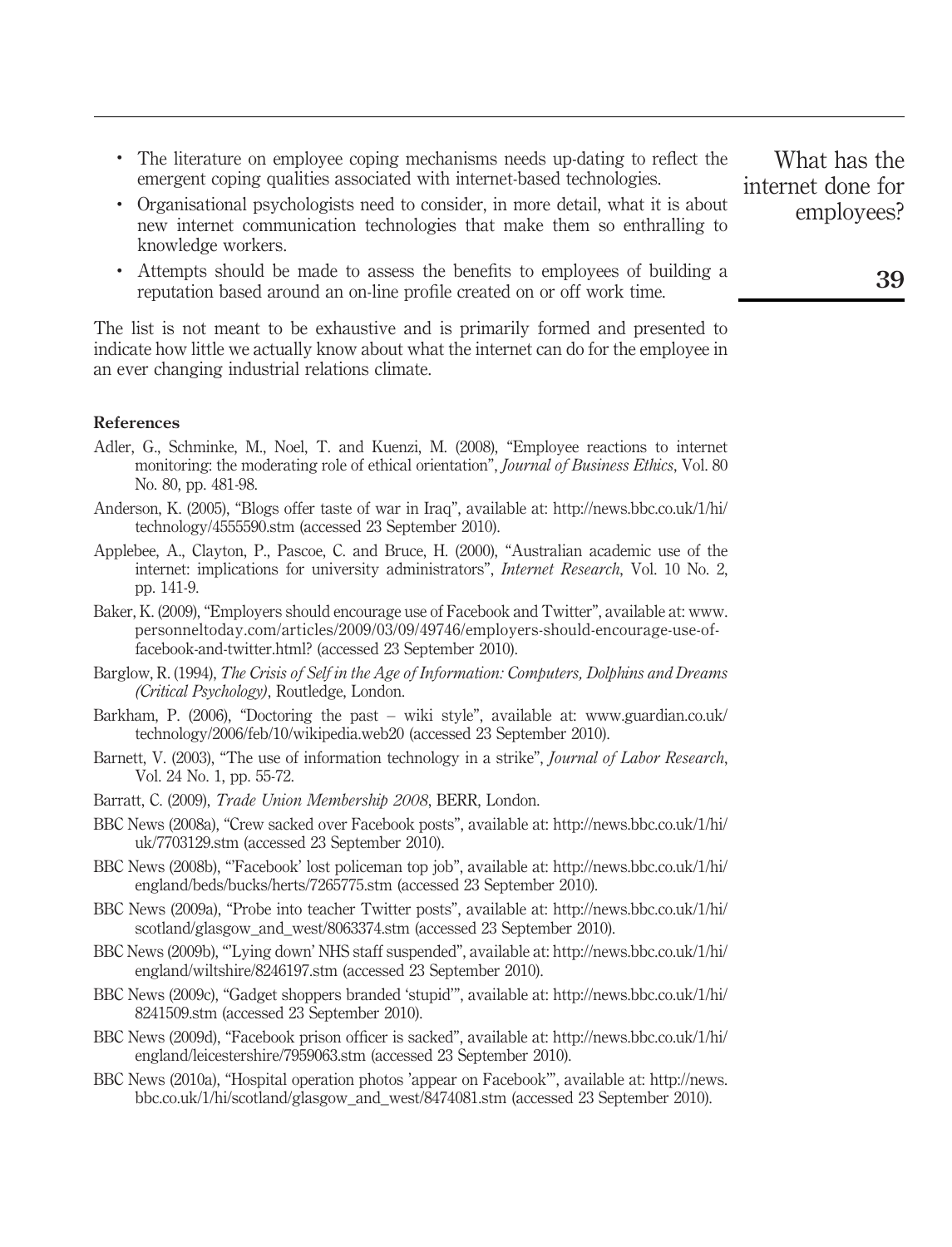| ER<br>34,1 | BBC (2010b), "Israeli military 'unfriends' soldier after Facebook leak", available at: http://news.<br>bbc.co.uk/1/hi/world/middle_east/8549099.stm (accessed 23 September 2010).                                                                        |
|------------|----------------------------------------------------------------------------------------------------------------------------------------------------------------------------------------------------------------------------------------------------------|
|            | Bentley, K. and Yoong, P. (2000), "Knowledge work and telework: an exploratory study", Internet<br><i>Research</i> , Vol. 10, pp. 346-56.                                                                                                                |
|            | Berger, P. (2005), "Blogging the firm", available at: www.nytimes.com/2005/11/06/nyregion/<br>thecity/06opin.html?_r=2&oref=slogin&oref=slogin (accessed 23 September 2010).                                                                             |
| 40         | Birdsall, W. (2007), "Web 2.0 as a social movement", Webology, Vol. 4, No. 2, available at: www.<br>webology.ir/2007/v4n2/a40.html (accessed 23 September 2010).                                                                                         |
|            | Bjorkman, H. and Huzzard, T. (2005), "Membership interface unionism: a Swedish white-collar<br>union in transition", <i>Economic and Industrial Democracy</i> , Vol. 26, pp. 65-88.                                                                      |
|            | Blackadder, D. (2007), "Avatars of the world unite! Italian union's virtual demonstration against<br>IBM launches new world of job actions", available at: www.straightgoods.ca/<br>ViewFeature7.cfm?REF=495 (accessed 23 September 2010).               |
|            | Blanchard, A. and Henle, C. (2008), "Correlates of different forms of cyberloafing: the role of<br>norms and external locus of control", Computers in Human Behavior, Vol. 24 No. 3,<br>pp. 1067-84.                                                     |
|            | Block, W. (2001), "Cyberslacking business ethics and managerial economics", Journal of Business<br><i>Ethics</i> , Vol. 33 No. 3, pp. 225-31.                                                                                                            |
|            | Bradwell, P. and Reeves, R. (2008), Network Citizens Power and Responsibility at Work, Demos,<br>London.                                                                                                                                                 |
|            | Breure, A. and van Meel, J. (2003), "Airport offices: facilitating nomadic workers", Facilities,<br>Vol. 21 Nos 7/8, pp. 175-9.                                                                                                                          |
|            | Brown, K., Huettner, B. and James-Tanny, C. (2007), Managing Virtual Teams: Getting the Most<br>From Wikis Blogs and Other Collaborative Tools, Wordware, Plano, TX.                                                                                     |
|            | Bryen, D. (2006), "Job-related social networks and communication technology", Augmentative<br>and Alternative Communication, Vol. 22 No. 1, pp. 1-9.                                                                                                     |
|            | Carter, C., Clegg, S., Hoggan, J. and Kornberger, M. (2003), "The polyphonic spree: the case of the<br>Liverpool dockers", Industrial Relations Journal, Vol. 34 No. 4, pp. 290-304.                                                                     |
|            | Castells, M. (2002), The Internet Galaxy: Reflection on the Internet, and Society, Oxford University<br>Press, Oxford.                                                                                                                                   |
|            | Chen, J., Chen, C. and Yang, H. (2008), "An empirical evaluation of key factors contributing to<br>internet abuse in the workplace", <i>Industrial Management &amp; Data Systems</i> , Vol. 108 No. 1,<br>pp. 87-106.                                    |
|            | Chubb, L. (2008), "IBM uses social networking site as a knowledge management tool", available<br>at: www.peoplemanagement.co.uk/pm/articles/2008/06/ibm-uses-social-networking-site-<br>as-a-knowledge-management-tool.htm (accessed 23 September 2010). |
|            | Collinson, D. and Ackroyd, S. (2005), "Resistance, misbehaviour and dissent", in Ackroyd, S.,<br>Batt, R., Thompson, P. and Tolbert, P. (Eds), The Oxford Handbook of Work<br>& Organization, Oxford University, Oxford, pp. 305-26.                     |
|            | Coté, M. (2007), "Getting dooced: employee blogs and employer blogging policies under the<br>National Labor Relations Act", <i>Washington Law Review</i> , Vol. 82 No. 1, pp. 121-48.                                                                    |
|            | Davies, C. (2010), "BA suspends cabin staff in Facebook row over list of strike-breaking pilots",<br>available at: www.guardian.co.uk/business/2010/feb/12/bae-facebook-strike-action<br>(accessed 23 September 2010).                                   |
|            |                                                                                                                                                                                                                                                          |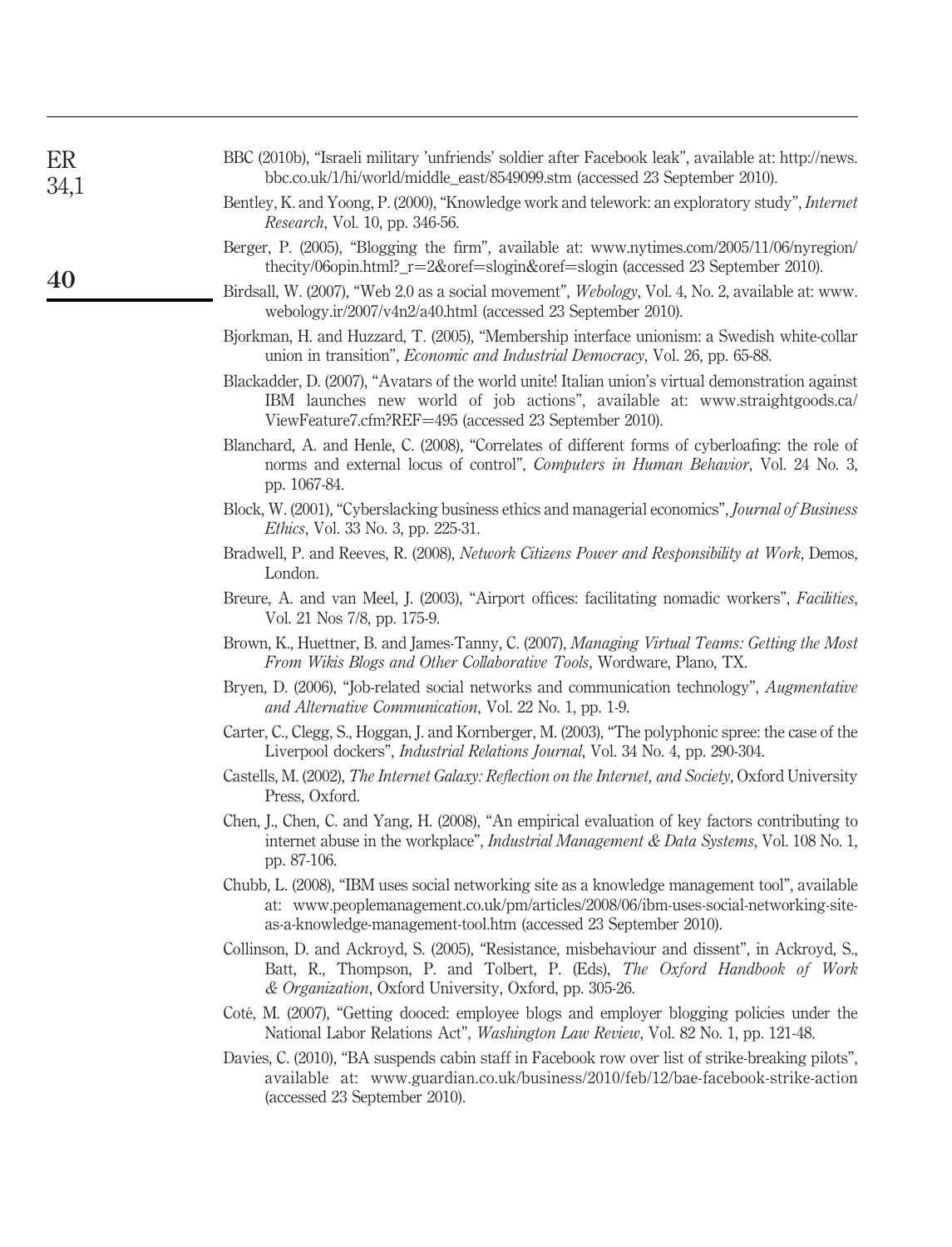- De Lara, P. (2006), "Fear in organisations: does intimidation by formal punishment mediate the relationship between interactional and justice and workplace internet deviance?", Journal of Managerial Psychology, Vol. 21 No. 6, pp. 508-92.
- DeFillippi, R., Arthur, M. and Parker, P. (2003), "Internet odysseys: linking web roles to career and community investments", The International Journal of Human Resource Management, Vol. 14 No. 5, pp. 751-67.
- Diamond, W. and Freeman, R. (2002), "Will unionism prosper in Cyberspace? The promise of the internet for employee organization", British Journal of Industrial Relations, Vol. 40 No. 3, pp. 569-96.
- Efimova, L. (2009), Passion at Work: Blogging Practices of Knowledge Workers, Novay, Enschede.
- Ellis, V. and Richards, J. (2009), "Creativity connecting and correcting: motivations and meanings of work-blogging among public service workers", in Bolton, S. and Houlihan, M. (Eds), Work Matters: Reflections on Contemporary Work, Palgrave, London, pp. 250-68.
- Fountain, C. (2005), "Finding a job in the internet age", Social Forces, Vol. 83 No. 3, pp. 1235-62.
- Garrett, R. and Danziger, J. (2008), "On cyberslacking: workplace status and personal internet use at work", CyberPsychology and Behavior, Vol. 11 No. 3, pp. 287-92.
- Gely, R. and Bierman, L. (2006), "Social isolation and American workers: employee blogging and legal reform", Harvard Journal of Law & Technology, Vol. 20 No. 2, pp. 287-331.
- Griffiths, M. (2003), "Internet abuse in the workplace: issues and concerns for employers and employment counselors", Journal of Employment Counseling, Vol. 40 No. 2, pp. 87-96.
- (The) Guardian (2007), "News in brief", The Guardian, available at: www.guardian.co.uk/ business/2007/jan/30/12 (accessed 23 September 2010).
- Hagglund, P. (2006), "Job-search assistance using the internet: experiences from a Swedish randomised experiment", International Journal of Manpower, Vol. 27 No. 5, pp. 434-51.
- Hale, D. (2010), "Labour disputes in 2009", Economic and Labour Market Review, Vol. 4 No. 6, pp. 47-59.
- Haythornthwaite, C. and Wellman, B. (Eds.) (2002), The Internet in Everyday Life, Blackwell, Oxford.
- Heaton, J. (2004), Reworking Qualitative Data: The Possibilities of Secondary Analysis, Sage, London.
- Hencke, D. (2007), "Has Kettle had its chips?", available at: http://commentisfree.guardian.co.uk/ david\_hencke/2007/10/has\_kettle\_had\_its\_chips.html (accessed 23 September 2010).
- Herring, S., Scheidt, L., Bonus, S. and Wright, E. (2004), "Bridging the gap: a genre analysis of weblogs", paper presented at the 37th Hawaii International Conference on System Sciences (HICSS-37), available at: www.ics.uci.edu/*,*jpd/classes/ics234cw04/herring.pdf (accessed 23 September 2010).
- Homitz, D. and Berge, Z. (2008), "Using e-mentoring to sustain distance training and education", The Learning Organization, Vol. 15 No. 4, pp. 326-35.
- Jansen, B., Jansen, K. and Spink, A. (2005), "Using the web to look for work implications for online job seeking and recruiting", Internet Research, Vol. 15 No. 1, pp. 49-66.
- Joyce, A. (2005), "When blogging gets risky", available at: www.msnbc.msn.com/id/6949377 (accessed 23 September 2010).
- Kaiser, S., Muller-Seietz, G., Lopes, M. and e Cunha, M. (2007), "Weblog-technology as a trigger to elicit passion for knowledge", Organization, Vol. 14 No. 3, pp. 391-412.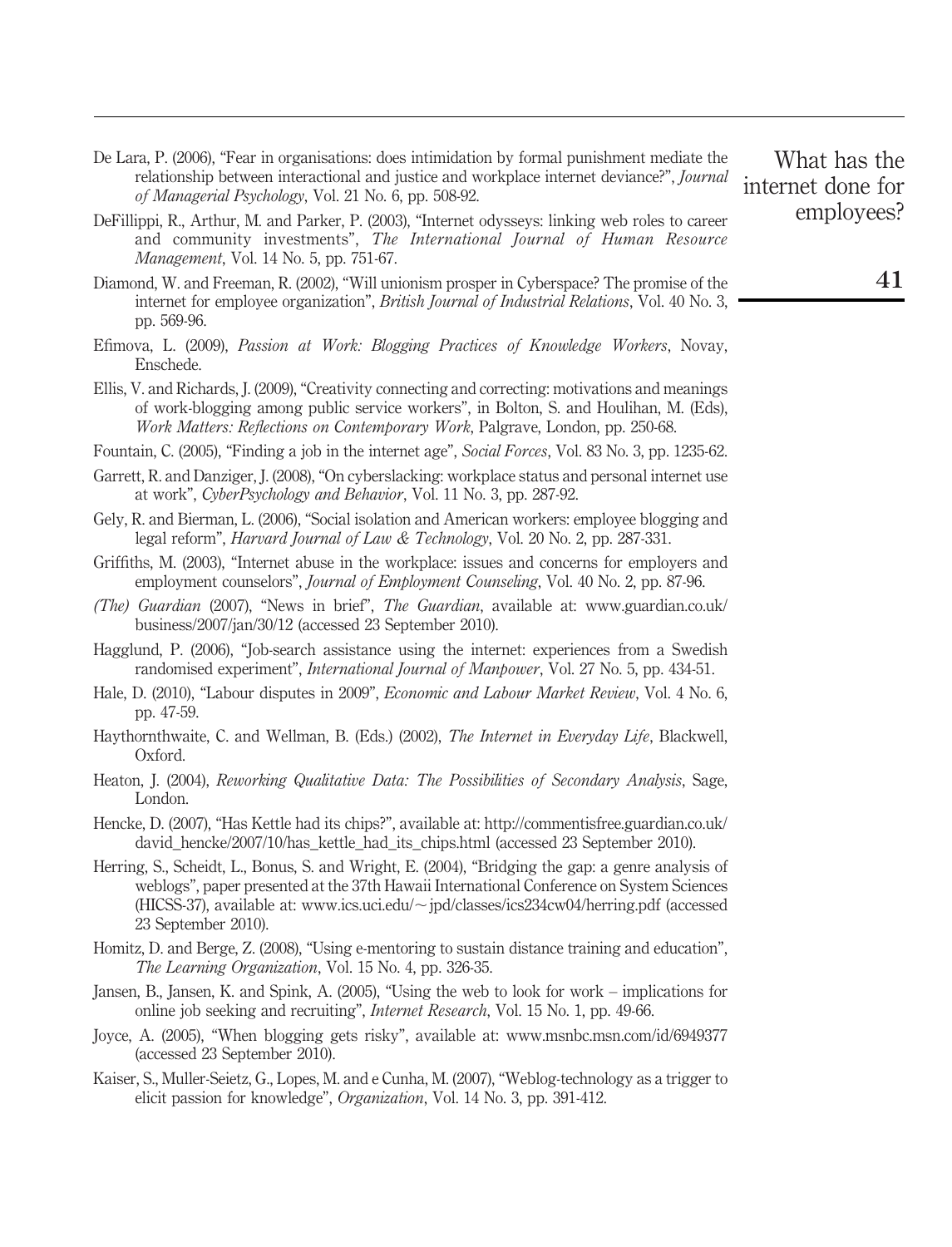| ER<br>34,1 | Keen, A. (2007), The Cult of the Amateur: How Today's Internet is Killing Our Culture and<br>Assaulting Our Economy, Nicholas Brealey Publishing, London.                                                                   |
|------------|-----------------------------------------------------------------------------------------------------------------------------------------------------------------------------------------------------------------------------|
|            | Kersley, B., Oxenbridge, S., Dix, G., Bewley, H., Bryson, A. and Forth, J. (2006), <i>Inside the</i><br>Workplace: Findings from the 2004 Workplace Employment Relations Survey, Routledge,<br>London.                      |
| 42         | Kolbitsch, J. and Maurer, H. (2006), "The transformation of the web: how emerging communities<br>shape the information we consume", <i>Journal of Universal Computer Science</i> , Vol. 12 No. 2,<br>pp. 187-213.           |
|            | Lim, V. (2002), "The IT way of loafing on the Job: cyberloafing neutralizing and organizational<br>justice", Journal of Organizational Behavior, Vol. 23, pp. 675-94.                                                       |
|            | Lim, V. and Teo, T. (2005), "Prevalence, perceived seriousness, justification and regulation of<br>cyberloafing in Singapore – an exploratory study", <i>Information and Management</i> , Vol. 42<br>No. 8, pp. 1081-93.    |
|            | Mannino, J. (2009), "Job hunting in the Web 2.0 jungle", available at: www.huffingtonpost.com/<br>jason-mannino/job-hunting-in-the-web-20_b_206618.html (accessed 23 September 2010).                                       |
|            | Martin, G., Reddington, M. and Kneafsey, M. (2009), Web 2.0 and Human Resource Management:<br>'Groundswell' or Hype?, CIPD, London.                                                                                         |
|            | Martinez-Lucio, M. (2003), "New communication systems and trade union politics: a case study of<br>Spanish trade unions and the role of the internet", <i>Industrial Relations Journal</i> , Vol. 35<br>No. 4, pp. 334-47.  |
|            | Masters, M., Gibney, R., Zagenczyk, T. and Shevchuk, S. (2010), "Union members' usage of IT",<br><i>Industrial Relations, Vol. 49 No. 1, pp. 83-90.</i>                                                                     |
|            | Matzat, U. (2004), "Academic communication and internet discussion groups: transfer of<br>information or creation of social contacts?", Social Networks, Vol. 26 No. 3, pp. 221-55.                                         |
|            | Miller, K. and McDaniels, R. (2001), "Cyberspace, the new frontier", Journal of Carer<br><i>Development</i> , Vol. 27 No. 3, pp. 199-206.                                                                                   |
|            | Murugesan, S. (Ed.) (2009), Handbook of Research on Web 2.0 3.0 and X.0: Technologies Business<br>and Social Application, Information Science Reference, London.                                                            |
|            | Pittaway, L., Robertson, M., Munir, K., Denyer, D. and Neely, A. (2004), "Networking and<br>innovation: a systematic review of the evidence", International Journal of Management<br>Reviews, Vol. 5/6 Nos 3/4, pp. 137-68. |
|            | Pliskin, N., Romm, C. and Marhey, R. (1997), "E-mail as a weapon in an industrial dispute",<br>New Technology, Work and Employment, Vol. 12 No. 1, pp. 3-12.                                                                |
|            | Richards, J. (2008a), "The many approaches to organisational misbehaviour: a review map and<br>research agenda", <i>Employee Relations</i> , Vol. 30 No. 6, pp. 653-78.                                                     |
|            | Richards, J. (2008b), "Because I need somewhere to vent': the expression of conflict through work<br>blogs", New Technology, Work and Employment, Vol. 23 Nos 1-2, pp. 95-109.                                              |
|            | Ruggeri Stevens, G. and McElhill, J. (2000), "A qualitative study and model of the use of e-mail in<br>organisations", Internet Research, Vol. 10 No. 4, pp. 271-83.                                                        |
|            | Saundry, R., Stuart, M. and Antcliff, V. (2007), "Broadcasting discontent—freelancers trade<br>unions and the internet", New Technology, Work and Employment, Vol. 22 No. 2, pp. 178-91.                                    |
|            | Schoneboom, A. (2007), "Diary of a working boy: creative resistance among anonymous<br>workbloggers", <i>Ethnography</i> , Vol. 8 No. 4, pp. 403-23.                                                                        |
|            | Spencer, S. (2005), "Illegal blogging: employee bloggers are loose canon that can go off when<br>employers least expect it", <i>People Management</i> , 27 January, pp. 18-19.                                              |
|            |                                                                                                                                                                                                                             |